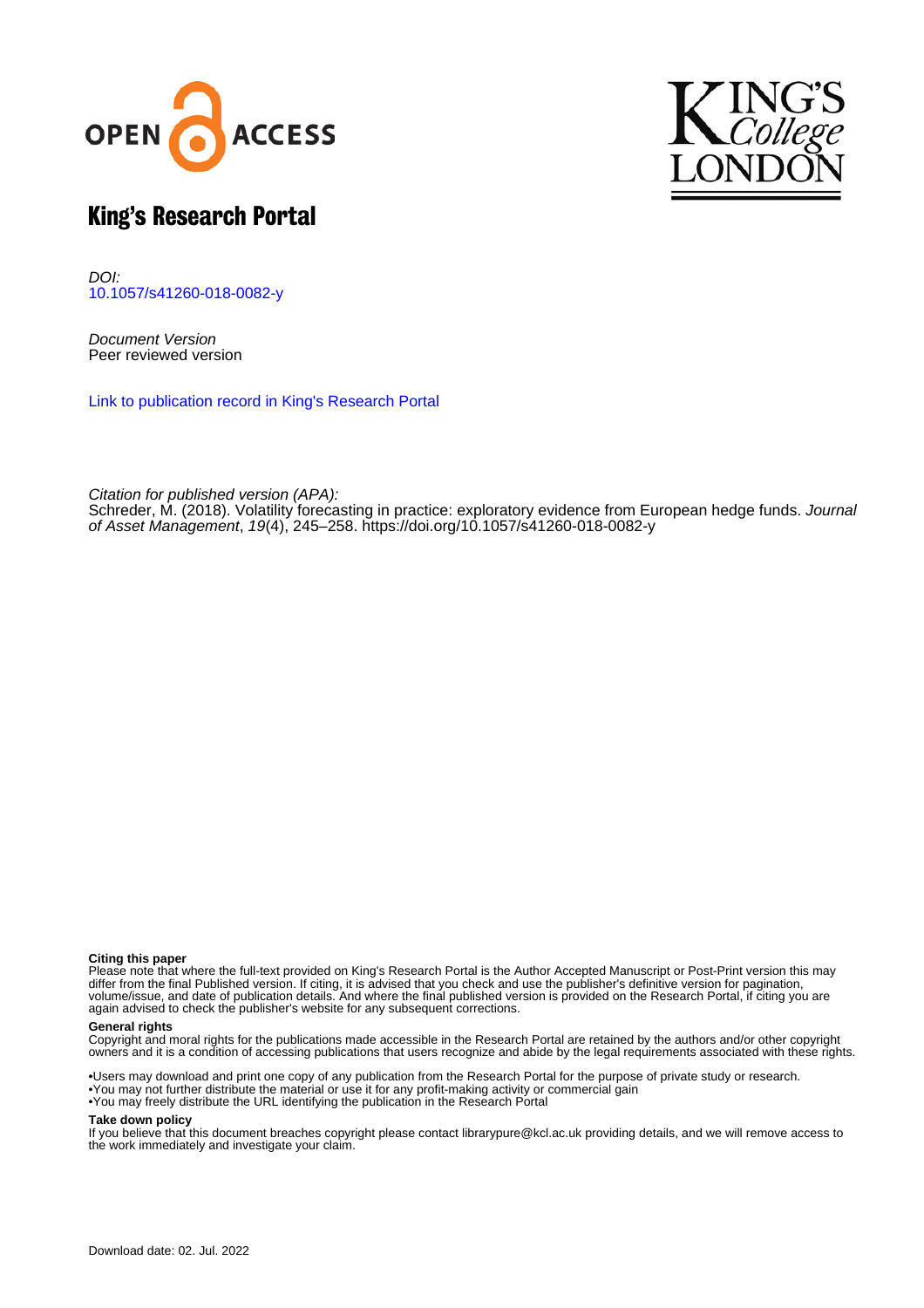# **Volatility Forecasting in Practice: Evidence from European Hedge Funds**

# **1. Introduction**

A large strand of research investigates the performance, risk, and characteristics of hedge funds. Beginning with Agarwal and Naik (2000), this journal alone has published dozens of articles about the hedge fund industry in recent years. Despite this keen interest, our knowledge about the decision-making of this group of money managers is still limited. In a similar vein, extensive research examines the determinants and predictability of financial market volatility, but only anecdotal evidence exists on how market participants actually predict volatility in day-to-day operations. While empirical work has established a strong stance in academia that option implied volatility outperforms time-series forecasting models in terms of predictive power and informational content, the extent to which practitioners share this view remains largely unknown (Poon and Granger 2003, 2005). This research note fills this gap in the literature in that it offers new insight into the forecasting practices of the hedge fund industry. In particular, we present survey evidence from thirty-eight European hedge funds on their use of different forecasting models and discuss their motivations behind model selection. Findings provide a unique glimpse behind the scenes of an industry that has been known for its limited disclosure and may be beneficial to practitioners and academics alike.

# **2. Survey and Sample**

An online questionnaire was emailed to 1,038 employees of 543 distinct hedge funds based in the United Kingdom (UK), Switzerland (CH), Luxembourg (LU) and Ireland (IE) in order to find out **(i)** which volatility forecasting models are used in different capital markets and over varying forecasting horizons and **(ii)** why some models are perceived to be superior to others.

≛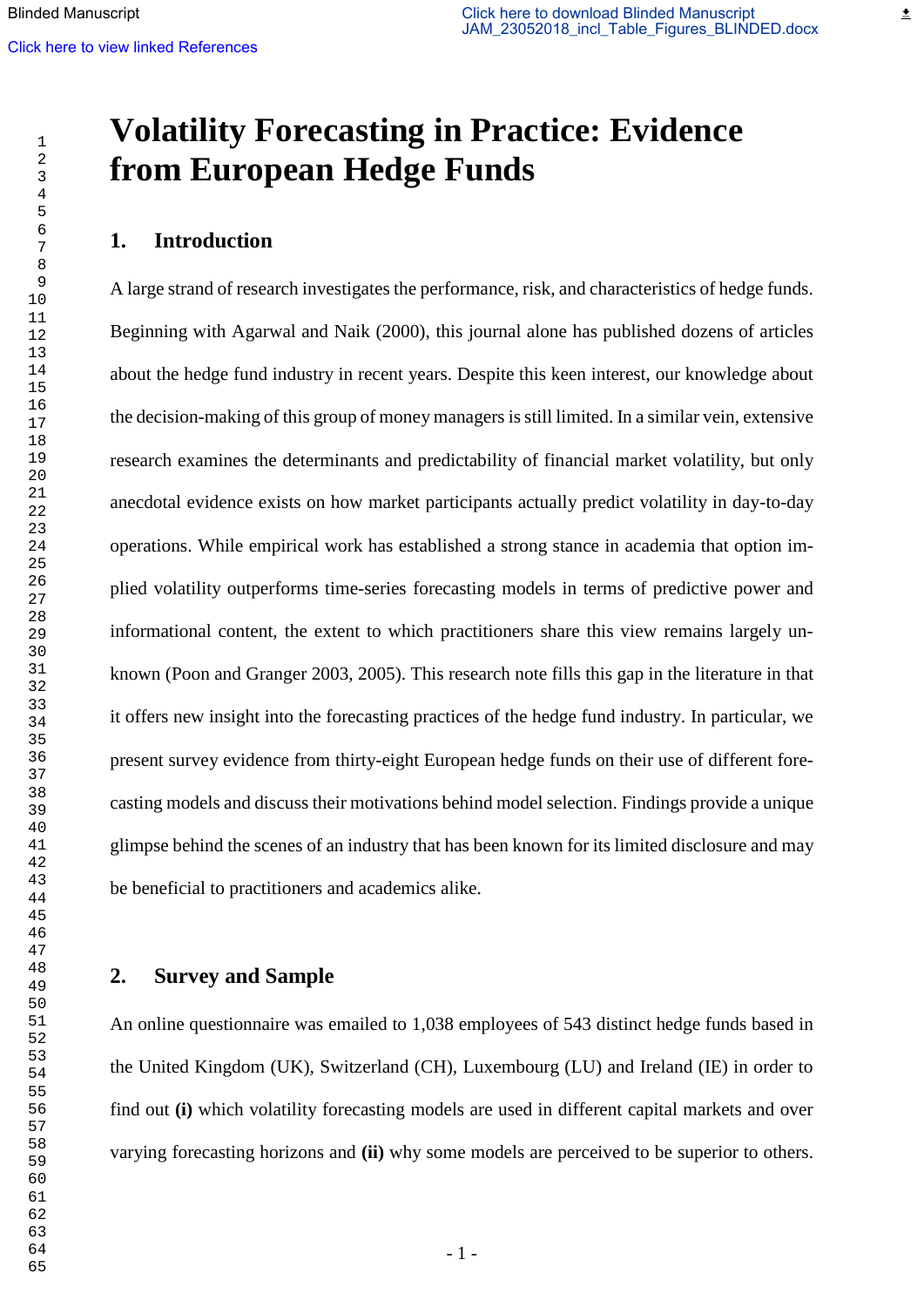$\overline{a}$ 

The raw data on this cross-section was acquired from the hedge fund database *Eurekahedge* and email addresses were obtained through secondary research. The questionnaire can be found online at: kclbs.qualtrics.com/SE/?SID=SV\_6DqU9S4BpOzOJSZ. We received thirty-nine valid replies that represent 38 different hedge funds, resulting in an overall 7.0% response rate (see Table 1). Unit non-response is a common phenomenon when surveying investment professionals and high-level executives about their proprietary strategies and techniques. For instance, Bancel and Mittoo (2004) report a total of 29 responses for their survey of European chief financial officers and Lerner and Schoar (2005) gather data from 28 private equity funds. Our response rate is also consistent with Graham and Harvey (2001) who survey chief financial officers and report a 9.0% response rate, respectively.<sup>1</sup>

#### [Insert Table 1 about here]

The questionnaire followed Poon and Granger's (2003, 2005) categorisation of forecasting models and described the four categories to participants as follows;

*(1) HISVOL: Historical volatility models such as Exponential Moving Average, Ordinal Least Square regressions;* 

*(2) GARCH: GARCH-family models such as ARCH, GARCH(1,1), TGARCH and so forth;* 

*(3) SV: Stochastic volatility models that are non-GARCH-family models;* 

*(4) IV: Implied volatility models that is option implied volatility observed in derivative markets.*

Reviewing 66 articles that offer a pairwise comparison between different forecasting models, Poon and Granger (2005, p. 46) show that IV models outperform HISVOL and GARCH models

It should also be noted that the sample may not be free from self-selection bias, but due to the anonymous nature of our survey this bias cannot be quantified.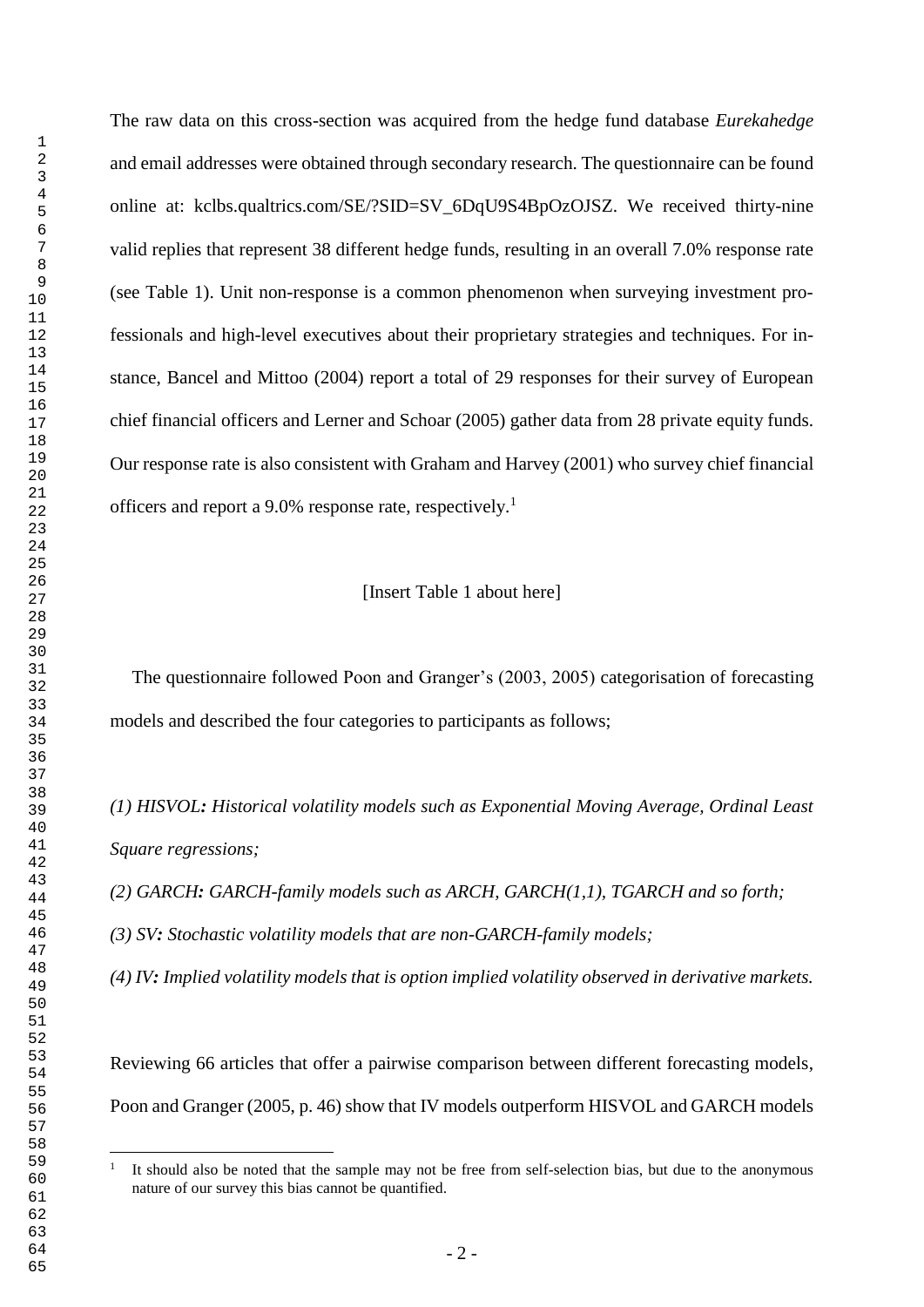in 76% and 94% of studies, respectively, and conclude that IV "provides the best forecasts, followed by HISVOL and GARCH with roughly equal performance, although HISVOL may perform somewhat better." Recent evidence is in general consistent with these global results. In studying sixteen FTSE100 stocks, Garvey and Gallagher (2012) find that the predictive power of IV is at least equal, and in some instances even greater, than for GARCH family models. Silvey (2007) shows that out-of-sample, HISVOL models often outperform GARCH models in terms of estimation accuracy.<sup>2</sup> Revealing the extent to which these empirical findings are in line with investors' practice is the main purpose of our questionnaire. In doing so, we survey participants not only on model use in different markets and over varying forecasting horizons, but also invite comments on their reasons for prioritising certain models over others.

Figure 1 presents summary statistics for our final sample. The strong educational background of our respondents (MBA: 26%; Taught Postgraduate: 22%; PhD: 15%) supports the assumption that hedge fund executives, managers and analysts have adequate prior knowledge about volatility forecasting techniques. The vast representation of high hierarchy personnel in the sample (Executives 38%; Fund managers: 49%) accredits respondents' replies and endorses the credibility of the results. Furthermore, the participating funds' pursue a wide range of investment strategies which we aggregate into different market exposure categories (see Fig.1.IV), and assets under management (AUM) information on the fund level (self-reported by participants) is displayed in Fig.1.V. The average fund size in our sample is \$191.3M (median: \$88.0M, standard deviation: \$214.1M) and the average AUM for the population of 543 hedge funds is \$522.2M (median: \$50.0M, standard deviation: \$1,911.0M). Untabulated t-tests show that the size difference between the sample and population is insignificant (p-value: 0.388), corroborating that self-selection bias is limited. Moreover, our average fund size compares well

 $\overline{c}$  See also Ammann, et al. (2009) who demonstrate for a large sample of US stocks that IV outperforms HISVOL models in predicting future stock returns.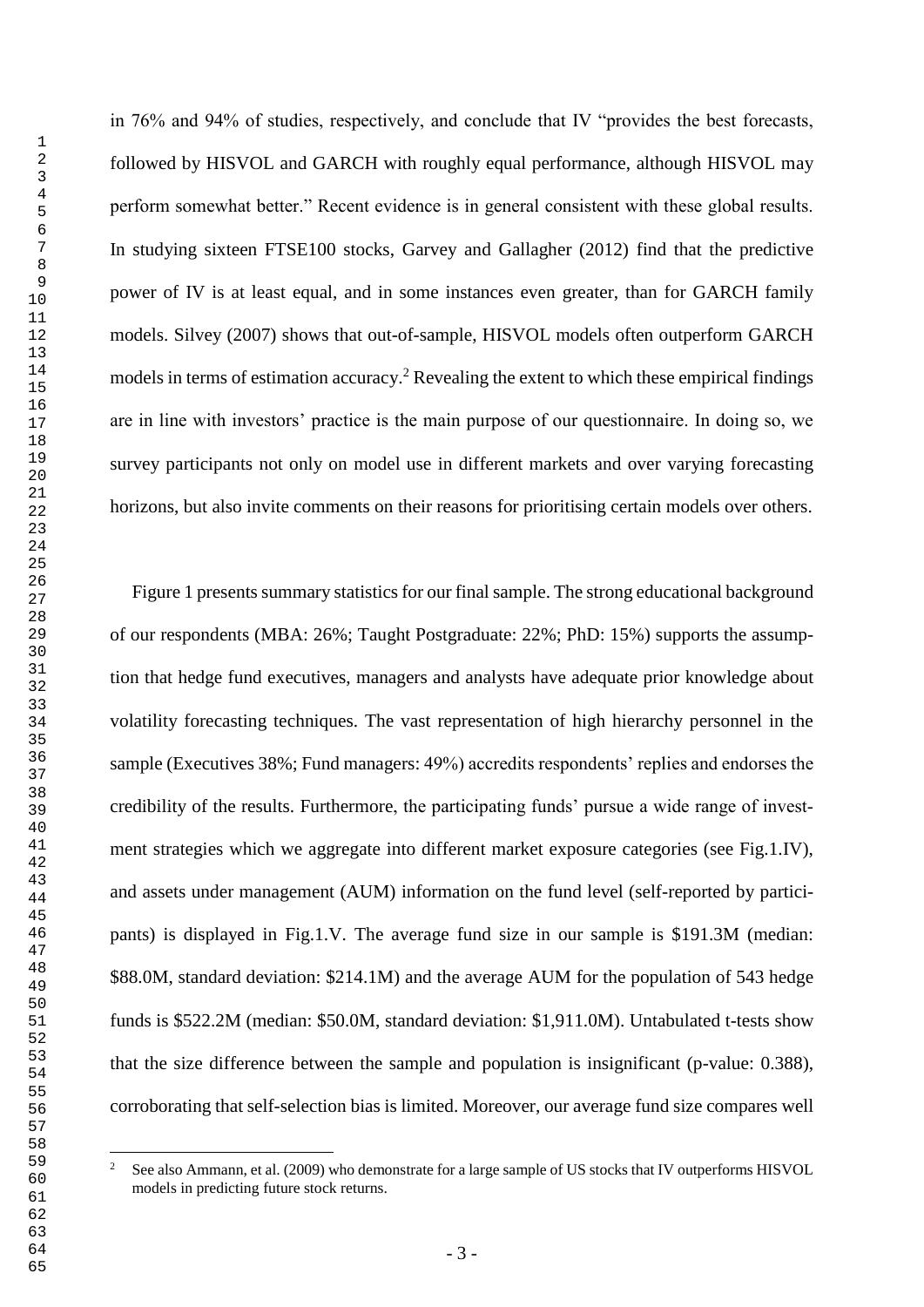$\overline{a}$ 

with descriptive statistics in Khelifa and Hmaied (2014) who analyse the European hedge fund industry over time and report an average fund size of  $$101.1M$  as of December 2012.<sup>3</sup> Finally, about half of the respondents in our sample actively consider volatility forecasts in their decision-making (see Fig.1.VI).

Panels VII-IX indicate the relative importance of volatility forecasts for the hedge funds in our sample.<sup>4</sup> As predicted by the literature (for example, Christoffersen and Diebold, 2000; Poon and Granger, 2003, 2005) volatility forecasts are greatly used for purposes associated with risk management (76%), trading and investment strategy development (71%), derivative and product pricing (57%), but less important for stock valuation (10%) purposes (see Fig. 1.IX). The majority of funds update their forecasts on a daily (39%) to weekly (22%) basis and predominantly apply proprietary forecasting solutions to predict volatility. Thus, it can be said that among the volatility forecasting users, volatility forecasts constitute an integral part of the operational and strategic decision making process in those funds.

In summary, the variation in respondents' and fund characteristics allows for a rich description of volatility forecasting practices and benefits our investigation as to whether practitioners' actions are consistent with academic evidence.

[Insert Figure 1 about here]

<sup>&</sup>lt;sup>3</sup> Average fund size is based on 1,619 European funds with combined assets of \$163.7 billion as of December 2012 (Khelifa and Hmaied, 2014, p. 47-8).

<sup>&</sup>lt;sup>4</sup> Only those participants who answered yes to the question as to whether they use volatility forecasts, were given the chance to provide information about panel VII, VIII and IX, respectively.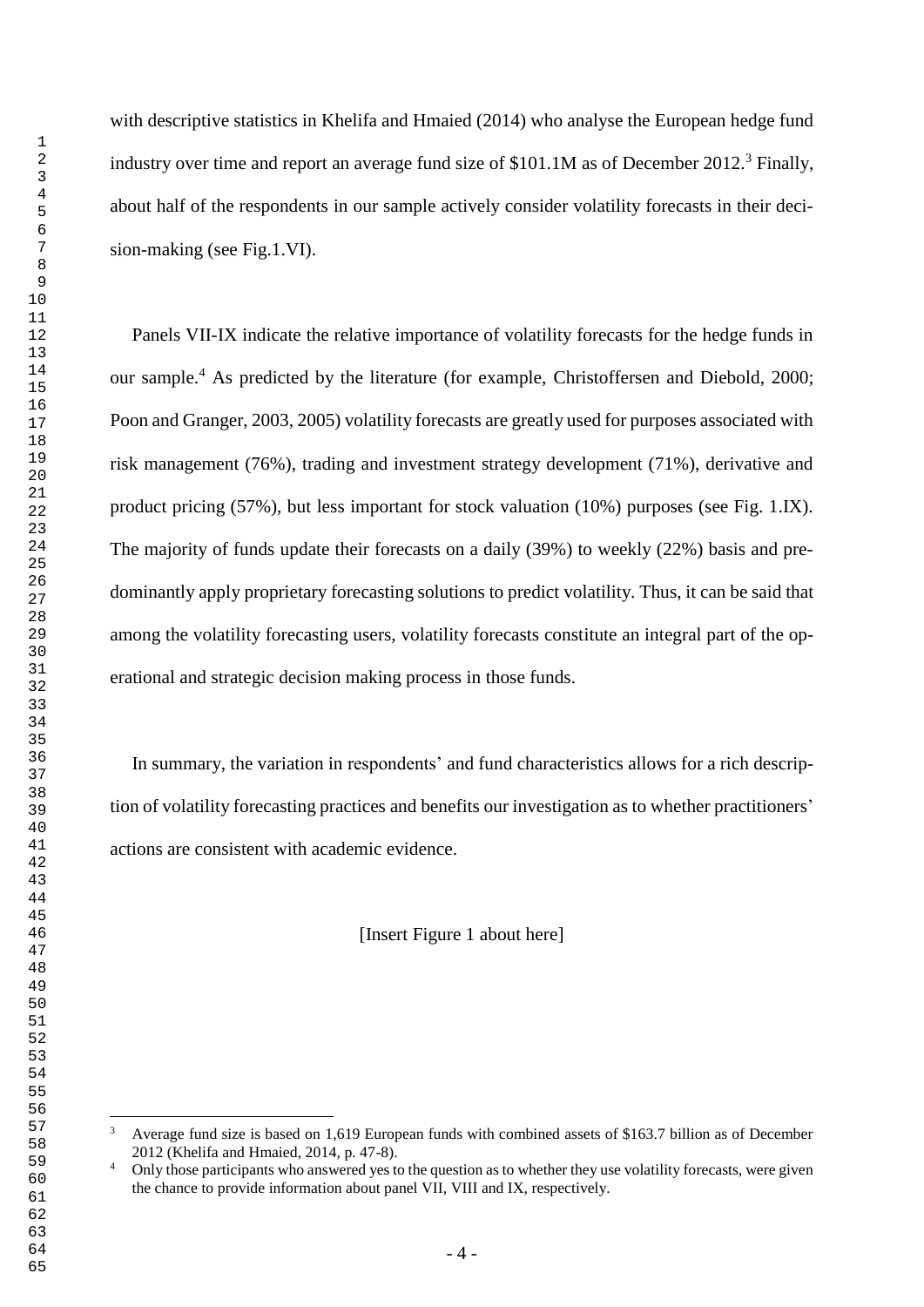# **3. Results**

## **3.1 Model Use in Different Capital Markets**

To pinpoint which forecasting models are used in different capital markets, we asked participants to indicate which model categories (viz. HISVOL, GARCH, SV, IV) they viewed as most relevant to forecast volatility in equity, debt, foreign exchange (FX), commodities and derivatives markets (for each market multiple models could be selected).

Figure 2 shows that IV and HISVOL models are considered to be most likely to predict future volatility throughout all markets by our respondents. Even if GARCH and SV models – given their comparable nature – are aggregated into one variable, HISVOL and IV models remain of utmost relevance to participants (see Fig. 2.I). Results further illustrate a tendency among respondents to use more than just one model to predict future volatility in the respective markets; that is, the average participant uses 1.48 forecasting models in equity, 1.75 in FX, 1.50 in commodities, 1.33 in debt and 1.40 in derivatives markets. This provides some insights into how models are actually operationalised by participants. As the vast majority of responses pertain to equity markets, our subsequent analyses focus on this capital market primarily.

#### [Insert Figure 2 about here]

As illustrated in Figure 3.I, two-thirds of respondents rely on one model only to predict volatility, whereof 52% (35%) use IV (HISVOL) models to calibrate their single-model forecasting approach. About one-third of respondents pursue a multi-model forecasting approach, whereof 26% merge HISVOL+IV+GARCH/SV models into one multi-model forecasting solution. Eventually, these multi-model approaches can be traced back to and staggered around their origin (see Fig. 3.III). The interpretation of Figure 3.III is as follows; (i) in 93% of the cases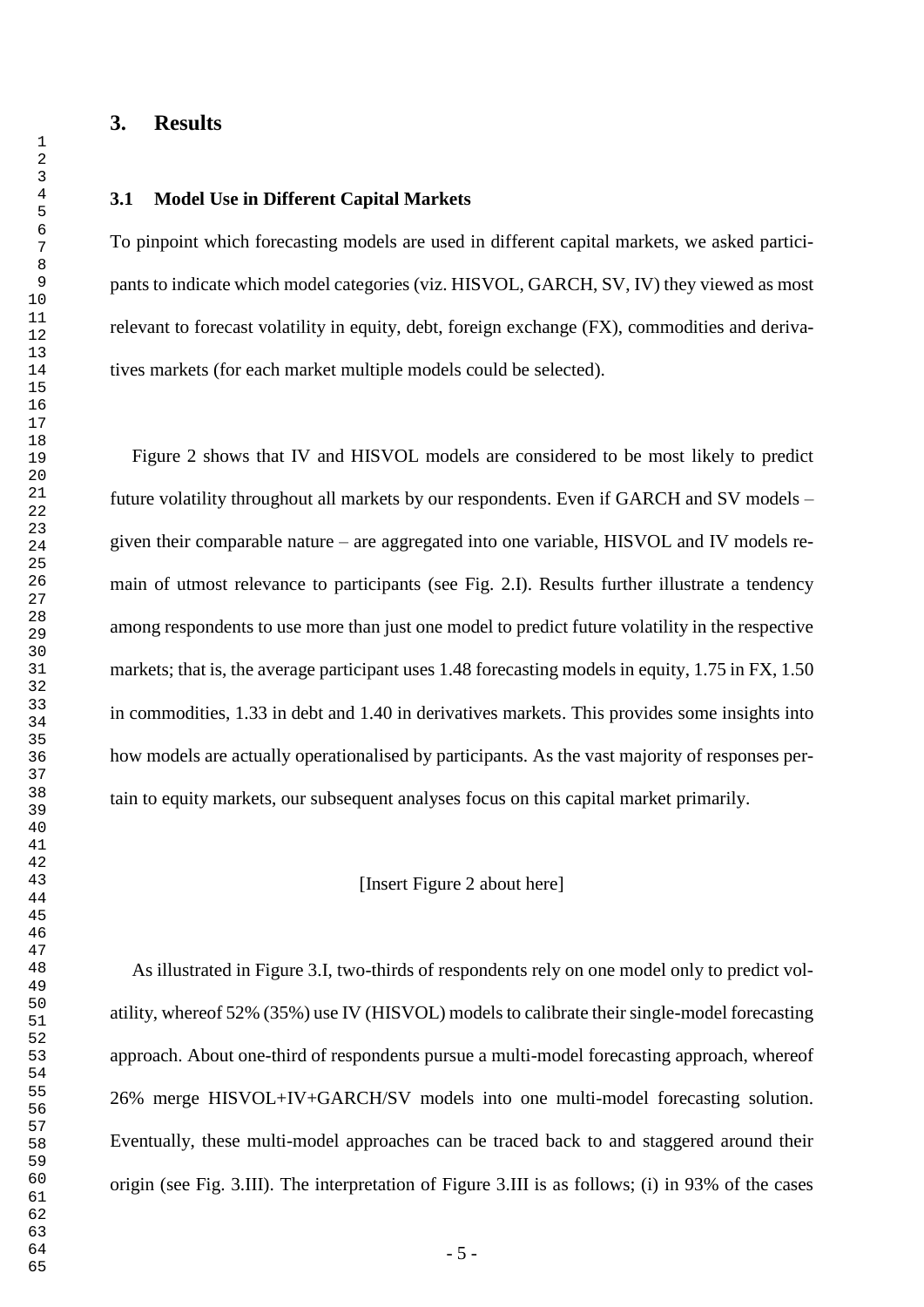HISVOL models are the origin of any model combination, (ii) in 59% of the cases HISVOL and IV models together are either the origin of model combinations (i.e. GARCH/SV models are supplemented) or used as an exclusive dual-model forecasting approach (analogous interpretation for HISVOL+GARCH/SV applies) and, (iii) in 26% of the cases all three models are used together to predict volatility. Figure 3.II highlights the overall model representation and shows how frequently a specific model is used, irrespective of whether it serves as input to a single- or multi-model forecasting solution. Overall, findings tend to confirm a strong agreement between prevailing practice and academia regarding IV models' superiority; however, there is also strong evidence that HISVOL models are of much greater importance to practitioners than one might have inferred from recent empirical work.

[Insert Figure 3 about here]

## **3.2 Model Use over Different Forecasting Horizons**

To examine the impact of different forecasting horizons on model use in practice, we asked participants to specify which models (viz. HISVOL, GARCH, SV, IV) are most relevant to them in forecasting volatility over a day, week, month, year and beyond one year. Multiple selections were possible and the survey allowed participants to indicate the irrelevance of a forecasting horizon (see Fig. 4).

[Insert Figure 4 about here]

The following results are particularly noteworthy; firstly, the fine convex dotted line at the top of Figure 4 indicates that very short and very long forecasting horizons are of less relevance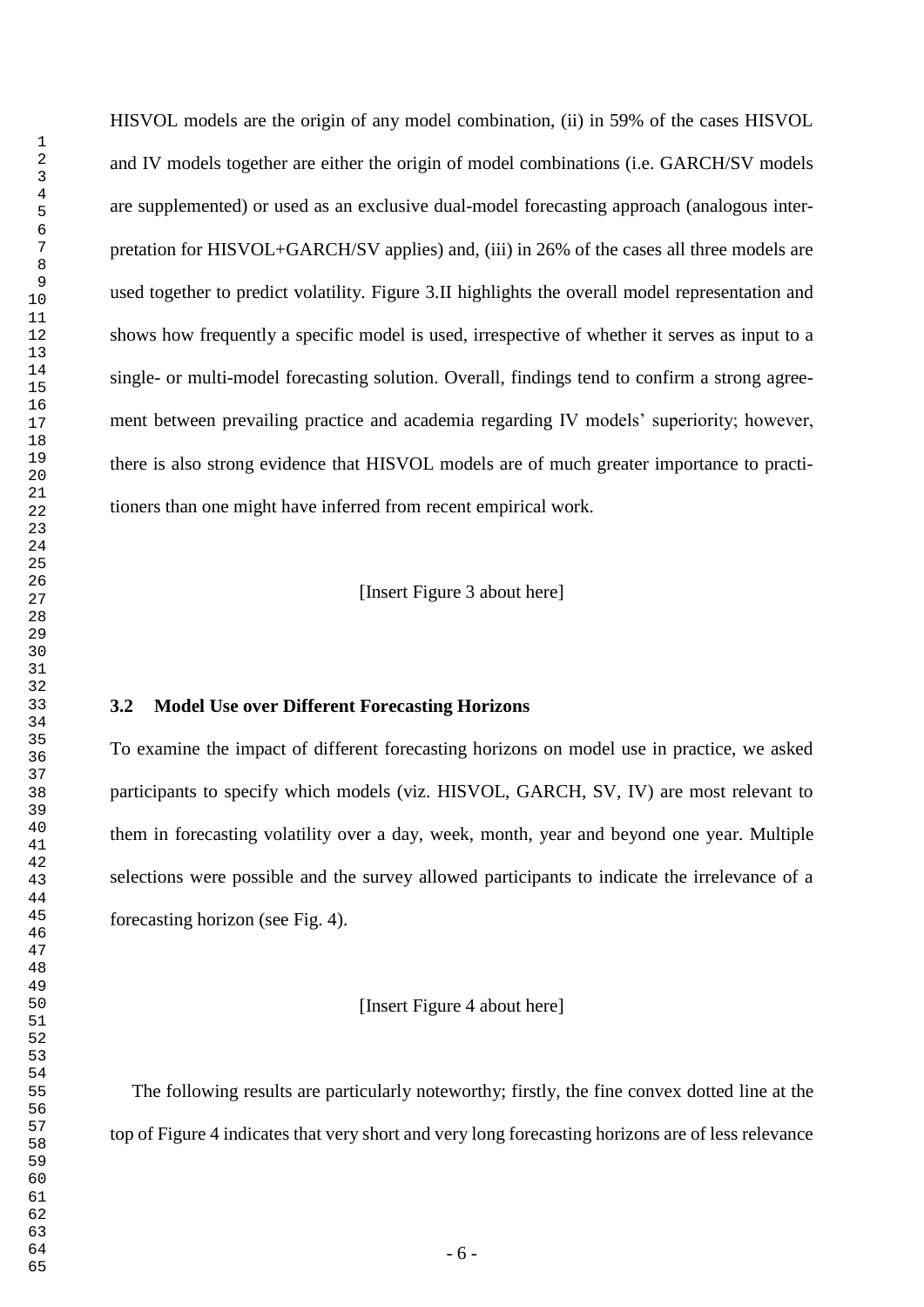$\overline{a}$ 

to the majority of respondents. Secondly, GARCH/SV models show a comparable trend to HIS-VOL up to one month, before those models lose much of their importance. This observation is also in line with academic findings that GARCH models lead to "excellent short-term forecasts, but poor long-term forecasts" (Lamoureux and Lastrapes, 1993, p. 323). Thirdly, IV models are most frequently used up to one month, but considerably decrease in attractiveness over longer forecasting horizons; one might explain this observation by the expiration structure of options given that long-term contracts are less frequently traded (i.e. stale prices are common) and, thus, subsume less *volatility expectation* than options with smaller time premiums (Whaley, 1993); another explanation might be the global popularity of implied volatility indices (e.g. CBOE VIX) which report markets' one-monthly volatility expectations and, therefore, might have had a normative impact on forecasting practice.<sup>5</sup> So, irrespective of the appropriate forecasting horizon, it might simply be *best-practice* or *sheer habit* to predominantly use IV predictions up to one month, but not beyond that horizon. To corroborate the soundness of these arguments, supplemental survey evidence would have had to be collected. Finally, HISVOL models are preferably used over medium to long forecasting horizons which might be attributable to these models econometric characteristics in that extreme phases of volatility influence HISVOL predictions less severely than those of the other models in question. This conjecture also tends to be shared by some respondents:

*"For my purposes 'sensible' is more important than 'accurate' and it is important to avoid the excess fears that are built into IV after big market events so I prefer a simple historic estimate."* 

 See, for instance, Arak and Mijid (2006) and Bandopadhyaya and Jones (2006) for a discussion of the VIX index.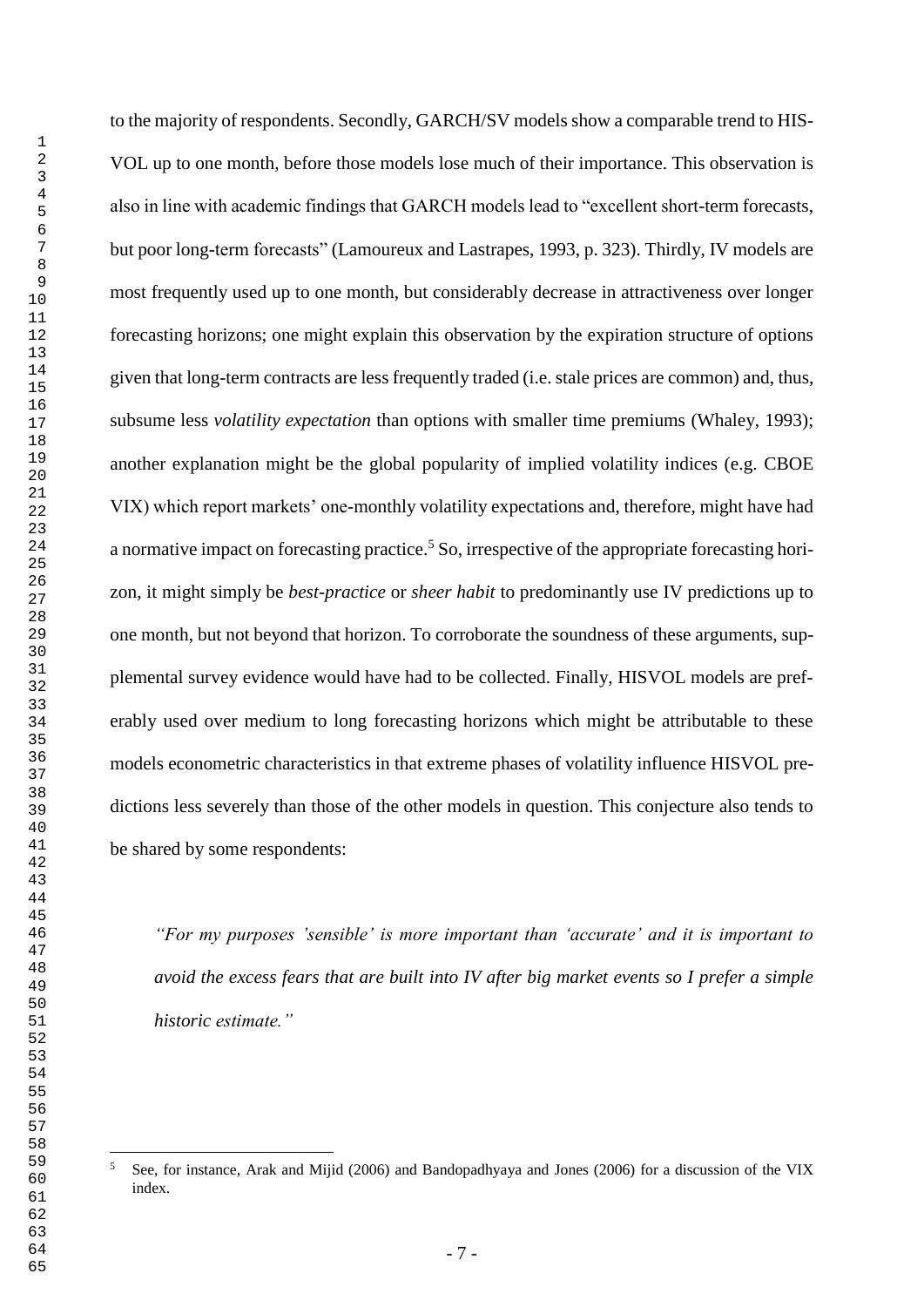As the respective models gain and lose in relevance over time, preceding results indicate an overall sensitivity of respondents to different forecasting horizons. However, it is equally important to investigate how varying time spans (analogous to results in Fig. 3) influence model use. Figure 5.I shows the relationship between multi-model and single-model forecasting approaches over different forecasting horizons and reveals that multi-model approaches are slightly increasing with time. In Figure 5.II we further refine these results and reveal that IV models – as a stand-alone solution – experience great support up to one month, before they are mainly considered supplemental models for multi-model forecasting solutions. GARCH/SV combinations are widely underrepresented over very short horizons, however, have a marked influence on multi-model solutions over the medium-range (week-month). Most remarkable is the role HISVOL models constantly play over time. Respondents not only view HISVOL models as the most relevant *companion* to multi-model forecasting solutions, but also as their preferred single-forecaster over medium to long time spans:

"*What matters in the market is NOT what one thinks; what matters is what the preponderant majority of other participants think - and they tend to think along HISVOL lines."* 

The most pressing question in the context of this study is as to why respondents – somewhat in contradiction to academic findings – are so extremely focused on HISVOL models? In disclosing participants' motivations behind model choice in the final results section of this article, we attempt to partially answer this question.

[Insert Figure 5 about here]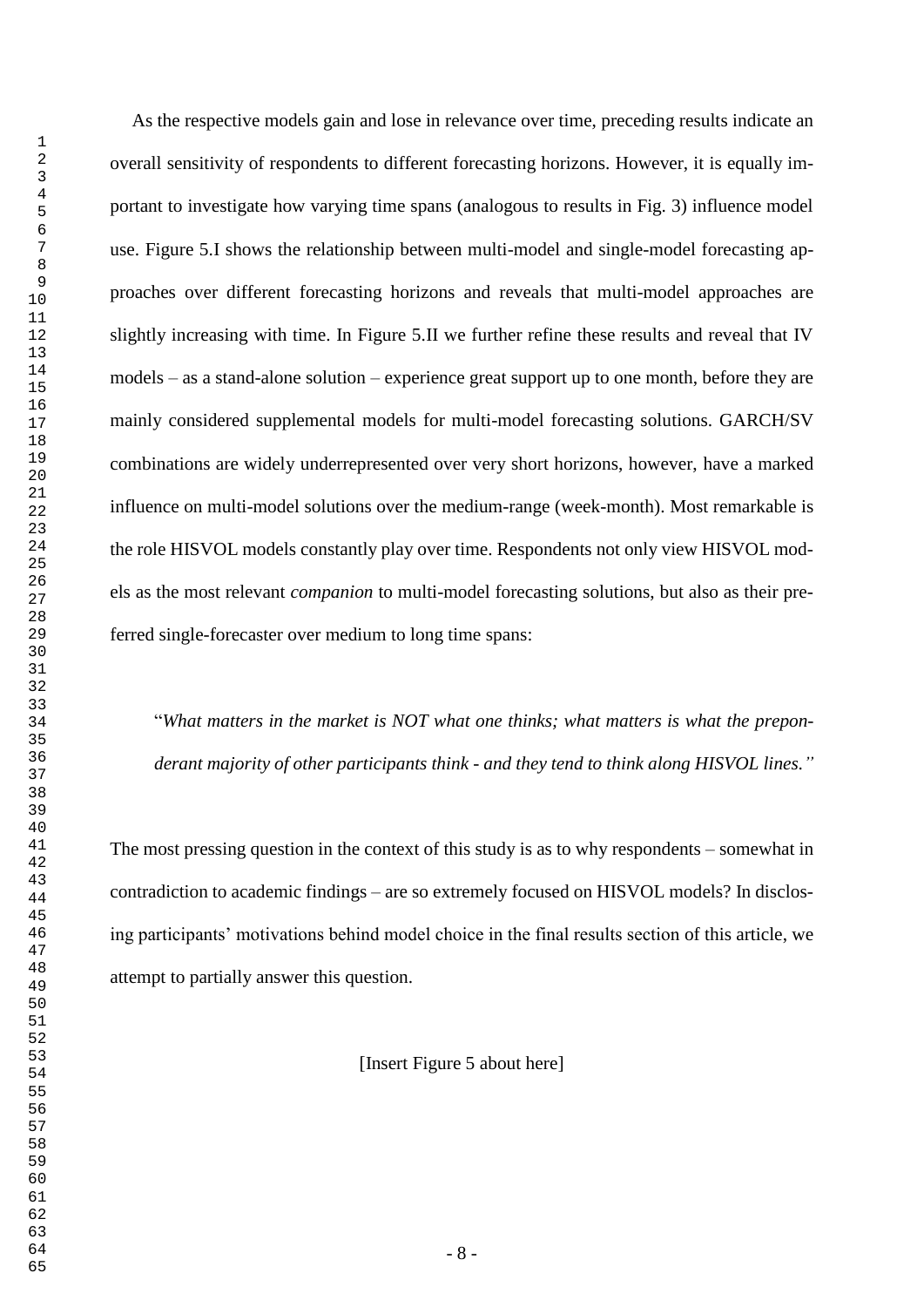$\overline{a}$ 

Returning to the impact of varying time spans on participants' forecasting behaviour, it still needs to be seen as to what extent the individual participant alters model use over time. Based on academic results that some models produce better forecasts over shorter (GARCH/SV), and others are more precise over longer horizons (HISVOL/IV); it could well be envisaged that participants make use of the individual strength of the respective models by using different forecasting solutions over varying forecasting horizons. If this conjecture holds, then there should be no significant association between a respondent's daily and weekly model use, weekly and monthly use and so forth.<sup>6</sup> High levels of correlation between model use over varying horizons tend to reject this supposition which indicates that participants remain greatly loyal to their preferred forecasting solution, whatever the forecasting horizon may be (see Table 2). This finding, however, should not be mistaken as proof of uniformity in forecasting solution calibration. It certainly remains a possibility that *within* a particular solution each model is assigned a different influence/weight, depending on which horizon volatility is predicted. Such considerations might need preliminary clarification, before one can develop a *best-practice* forecasting solution.

[Insert Table 2 about here]

### **3.3 Participants' Motivations for Model Selection**

The more stimulating responses in survey research often stem from open-end questions. Therefore, we first encouraged participants to rank the model categories according to perceived forecasting performance (Figure 6 shows the final ranking and confirms previous findings of IV and HISVOL prevalence on their merits), afterwards we asked participants to elucidate why

See Appendix 3 for frequencies of forecasting approaches over different forecasting horizons in equity markets.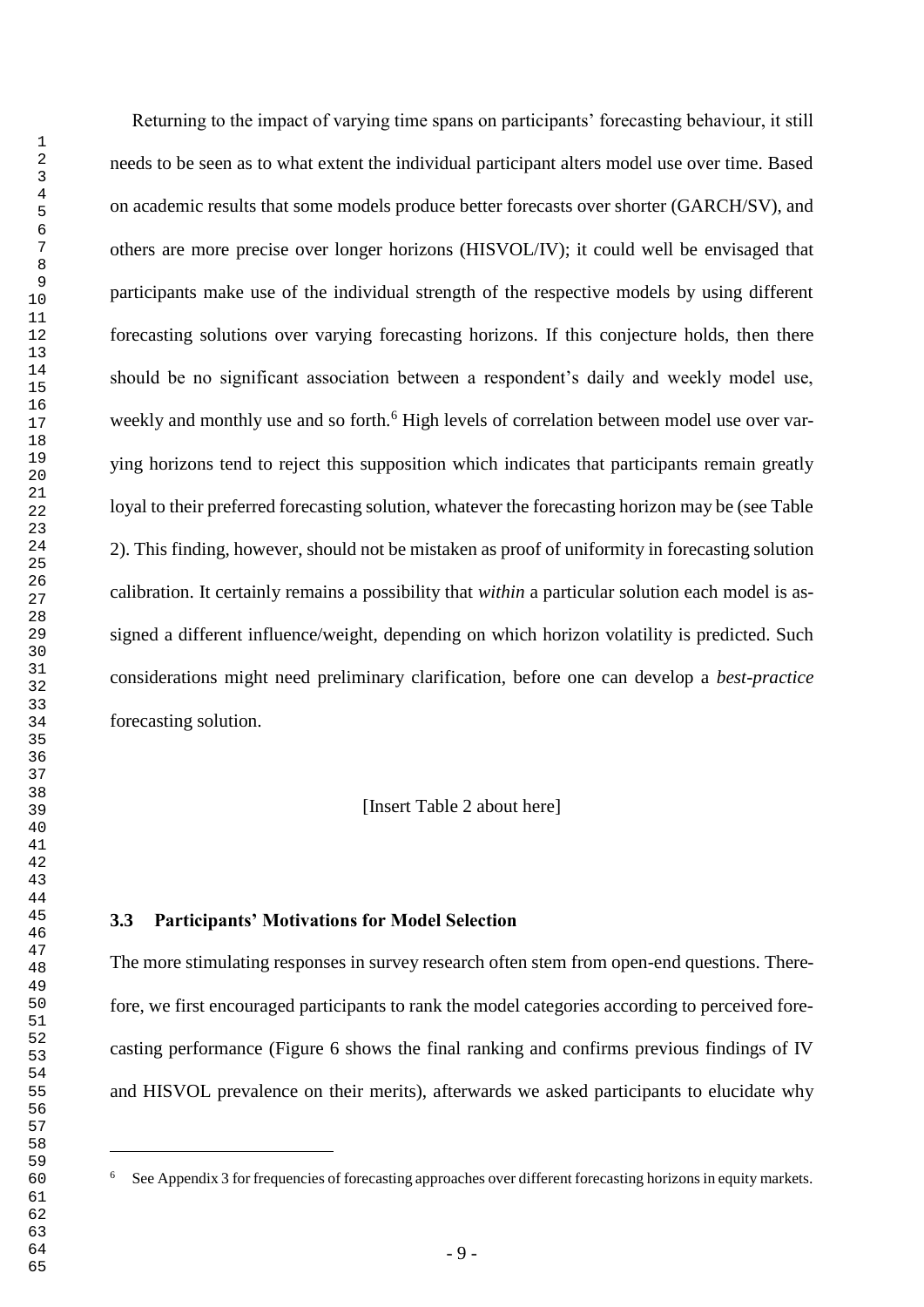they view their highest ranked model as superior in comparison to the other models. We assigned each answer to one or more generic categories (see Appendix 4) and summarized the outcome of this coding-process in Figure 7.

#### [Insert Figure 6 about here]

In approximately eighty percent of the cases, respondents find strong positive arguments to rank IV models in the top position. Those who did, most frequently reason in favour of the ability of IV models to capture market sentiment and, further, stress these models ability to generate *"superior forward predictions"* (see Fig. 7.I). Perceived limitations of the other models in question strengthen participants' belief in IV models further (*"Complex models do not make a complex phenomenon easier to understand, they just hide the many additional assumptions required")*.

Those who ranked HISVOL models the highest, most frequently emphasise that model characteristics (e.g. *"underlying mean reversion", "less sensible to overfitting"*), the simplicity to operationalise such models, limitations of other models (*"I'm not convinced Garch or SV add value", "I disbelieve in general in statistical prediction"*) are decisive reasons to opt for HIS-VOL (see Fig. 7.II). A wide use of within the industry (*"[…] the preponderant majority of other participants […] tend to think along HISVOL lines.")* serves as an additional factor to rely on HISVOL models and is consistent with the Keynesian beauty contest: "It is not a case of choosing those [faces] that, to the best of one's judgment, are really the prettiest, nor even those that average opinion genuinely thinks the prettiest. We have reached the third degree where we devote our intelligences to anticipating what average opinion expects the average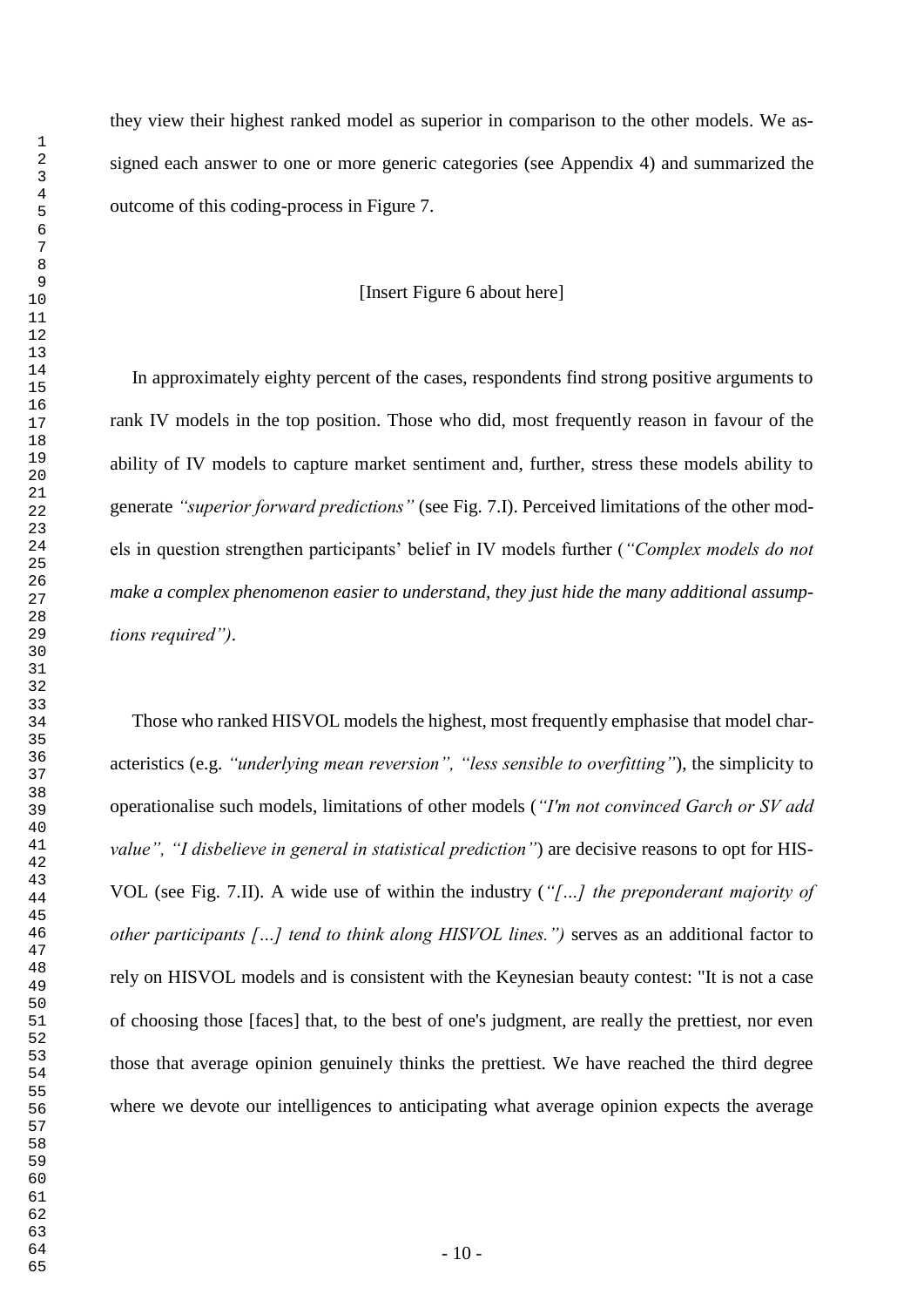# [Insert Figure 7 about here]

By and large, our evidence supports findings from previous sections and recent empirical work. For instance, participants who perceive IV to be superior to other forecasting techniques attribute this performance advantage to its forward-looking and market-sentiment capturing nature which coincides with academic reasoning (for example, Christensen and Prabhala, 1998; Christensen and Hansen, 2002). What is more, the above helps to put into perspective the stark representation of HISVOL models throughout markets and time. On the one hand, participants' answers reveal a certain demand for simple, but trusted forecasting solutions – which HISVOL models certainly are. On the other hand, responses might be interpreted as hedge funds not being HISVOL proponents *per se*, but merely surrendering to the *thinking of the markets*. This joint evidence might then explain the overall popularity of HISVOL among survey participants.

# **4. Summary and Conclusion**

In this study we surveyed thirty-eight European hedge funds on their use of volatility forecasting models and aimed to study their motivations for preferring one model over another. In summary, our results show that for most of our hedge funds volatility forecasts play a vital role in their daily operations with forecasts being predominantly used for risk management, strategy development, and pricing purposes. The average respondent shows an inclination to rely on multi-model forecasting solutions and most of the participating hedge funds project equity market volatility over medium term periods (weeks to months).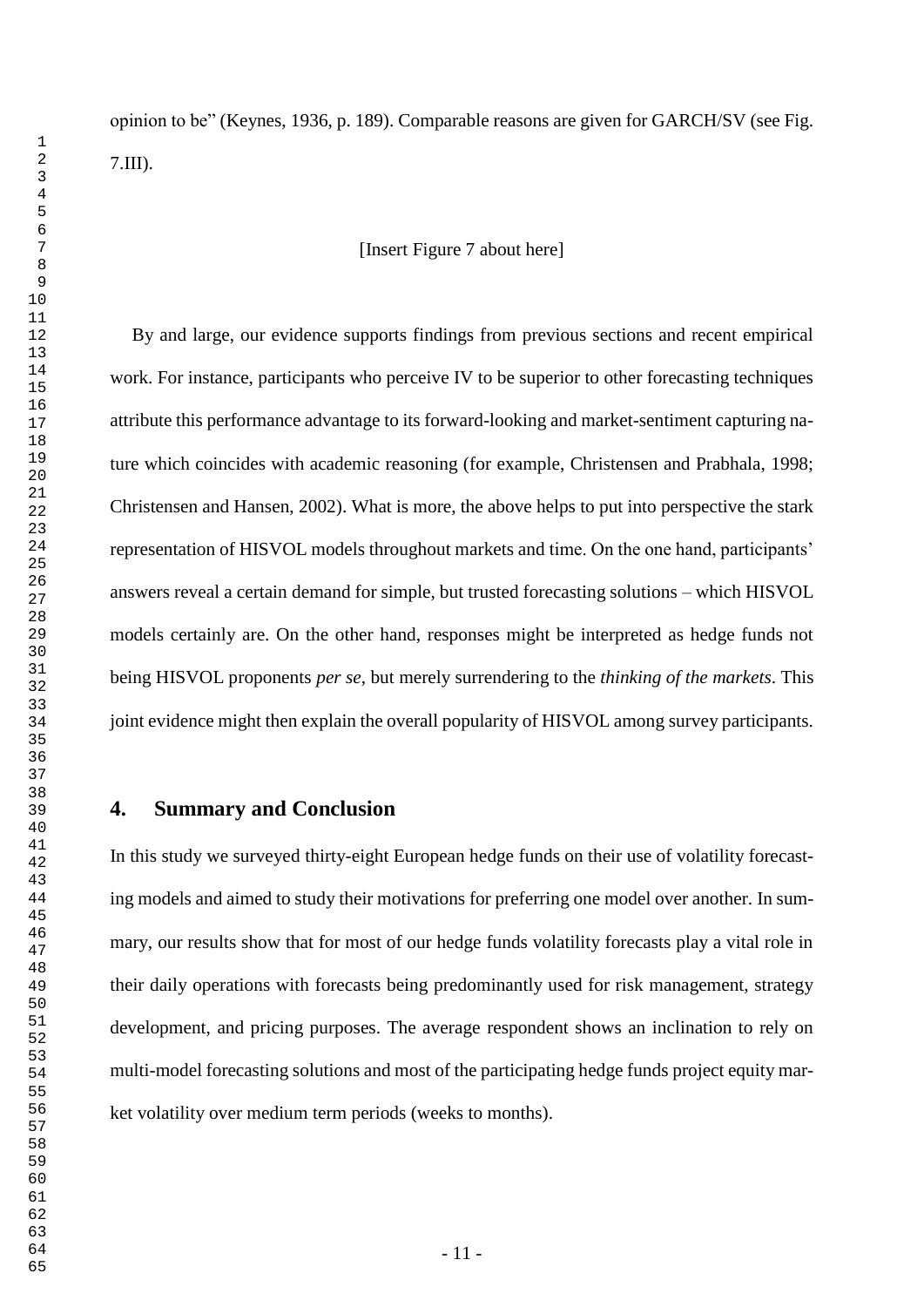Irrespective of the forecasting horizon and capital market, survey response endorsed the academic proposition of IV model superiority, but also showed that HISVOL models are of much greater relevance to participants than one might have inferred from the normative econometric literature. This stark representation in itself tends to emerge from the *notorious HISVOL thinking* of the market and poses the question 'what market participants have learnt from past failures of historical models?' Stated differently, if history is an imperfect guide for the future, might IV then become the new HISVOL? As some weak (unreported) evidence exists, younger participants are more inclined to rely on IV predictions than older ones. Could this greater acceptance of IV among the younger generation then trigger a regime shift in forecasting practice over the long run?

While these results might need confirmation on a larger scale, we conclude that prevailing practice urges for a sensible, market sentiment capturing forecasting solution that reduces model complexity. Although multi-model forecasting solutions tend to be well-embedded in the day-to-day operations of hedge funds – supported by both qualitative (*"I tend to use twofactor vol models"*) and quantitative survey evidence (see Figure 3 and Figure 6) – academic research taking into account the "mix and match" solutions of practitioners is still scarce. Another interesting avenue for future research might be to examine the link between model choice and hedge funds' performance and characteristics – an analysis we could not perform due to the anonymous nature of our survey.

# **Appendix**

**Appendix 1: Model Use in Different Markets by Model Categories**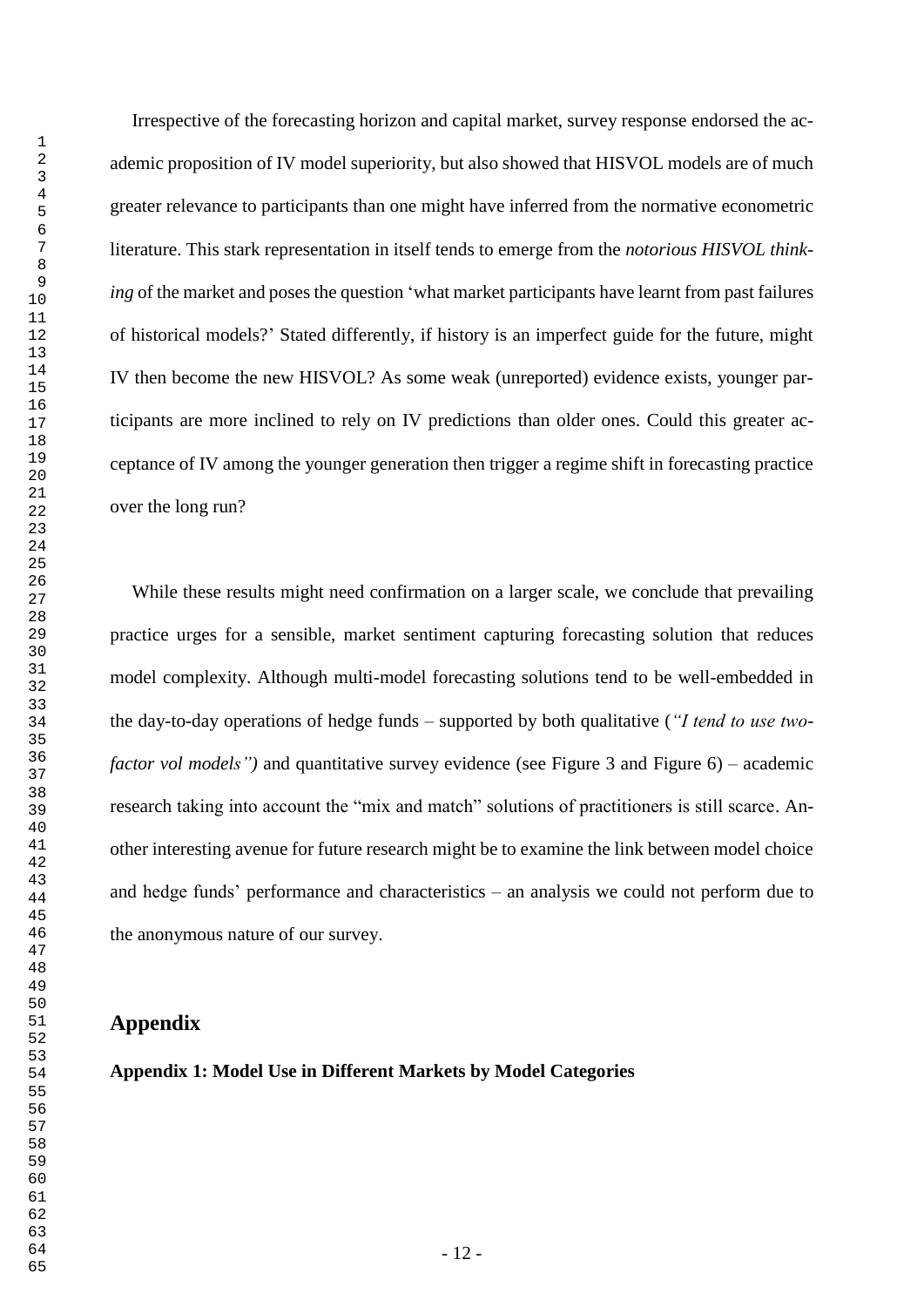This table shows response and case frequencies to the question: *Irrespective of forecasting horizons which category of models (multiple selection possible) is most relevant to your fund in regard to the following markets?*

|                         |     |               |              |                | <b>Total Re-</b> |              |
|-------------------------|-----|---------------|--------------|----------------|------------------|--------------|
| <b>Absolute Numbers</b> | IV  | <b>HISVOL</b> | <b>GARCH</b> | $S_{\rm V}$    | sponses          | <b>Cases</b> |
| Overall                 | 58  | 58            | 25           | 17             | 158              | 106          |
| Equity                  | 45  | 45            | 18           | 12             | 120              | 81           |
| <b>FX</b>               | 5   | 5             | 3            | 1              | 14               | 8            |
| Commodities             | 3   | 3             | 1            | $\overline{2}$ | 9                | 6            |
| Debt                    | 2   | 4             | 1            | 1              | 8                | 6            |
| Derivatives             | 3   | 1             | 2            | 1              | 7                | 5            |
|                         |     |               |              |                | <b>Total Re-</b> |              |
| <b>Relative Numbers</b> | IV  | <b>HISVOL</b> | <b>GARCH</b> | <b>SV</b>      | sponses          | <b>Cases</b> |
| Overall                 | 55% | 55%           | 24%          | 16%            | 149%             | 100%         |
| Equity                  | 56% | 56%           | 22%          | 15%            | 148%             | 100%         |
| <b>FX</b>               | 63% | 63%           | 38%          | 13%            | 175%             | 100%         |
| Commodities             | 50% | 50%           | 17%          | 33%            | 150%             | 100%         |
| Debt                    | 33% | 67%           | 17%          | 17%            | 133%             | 100%         |
| Derivatives             | 60% | 20%           | 40%          | 20%            | 140%             | 100%         |

# **Appendix 2: Model Use over Different Forecasting Horizons in Equity Markets**

This table shows response and case frequencies to the question: *In regard to equity markets which category of models (multiple selection possible) is most relevant to your fund to forecast volatility up to a day, week, month, year and beyond one year?*

| <b>Absolute</b> | IV  | <b>HISVOL</b> | <b>GARCH</b>   | $S_{\rm V}$    | not<br>relevant | <b>Total</b><br><b>Responses</b> | <b>Cases</b> |
|-----------------|-----|---------------|----------------|----------------|-----------------|----------------------------------|--------------|
| 1 day           | 7   | 5             | 3              | $\overline{c}$ | 20              | 37                               | 32           |
| 1 week          | 12  | 8             | 5              | 2              | 15              | 42                               | 33           |
| 1 month         | 13  | 12            | 6              | 3              | 14              | 48                               | 36           |
| 1 year          | 8   | 11            | 2              | 2              | 17              | 40                               | 33           |
| $> 1$ year      | 5   | 9             | $\overline{2}$ | 3              | 18              | 37                               | 31           |
| Total           | 45  | 45            | 18             | 12             | 84              | 204                              | 165          |
| <b>Relative</b> |     | <b>HISVOL</b> | <b>GARCH</b>   |                | not             | <b>Total</b>                     |              |
|                 | IV  |               |                | <b>SV</b>      | relevant        | <b>Responses</b>                 | <b>Cases</b> |
| 1 day           | 22% | 16%           | 9%             | 6%             | 63%             | 116%                             | 100%         |
| 1 week          | 36% | 24%           | 15%            | 6%             | 45%             | 127%                             | 100%         |
| 1 month         | 36% | 33%           | 17%            | 8%             | 39%             | 133%                             | 100%         |
| 1 year          | 24% | 33%           | 6%             | 6%             | 52%             | 121%                             | 100%         |
| $> 1$ year      | 16% | 29%           | 6%             | 10%            | 58%             | 119%                             | 100%         |
| Total           | 27% | 27%           | 11%            | 7%             | 51%             | 124%                             | 100%         |

 1 2 3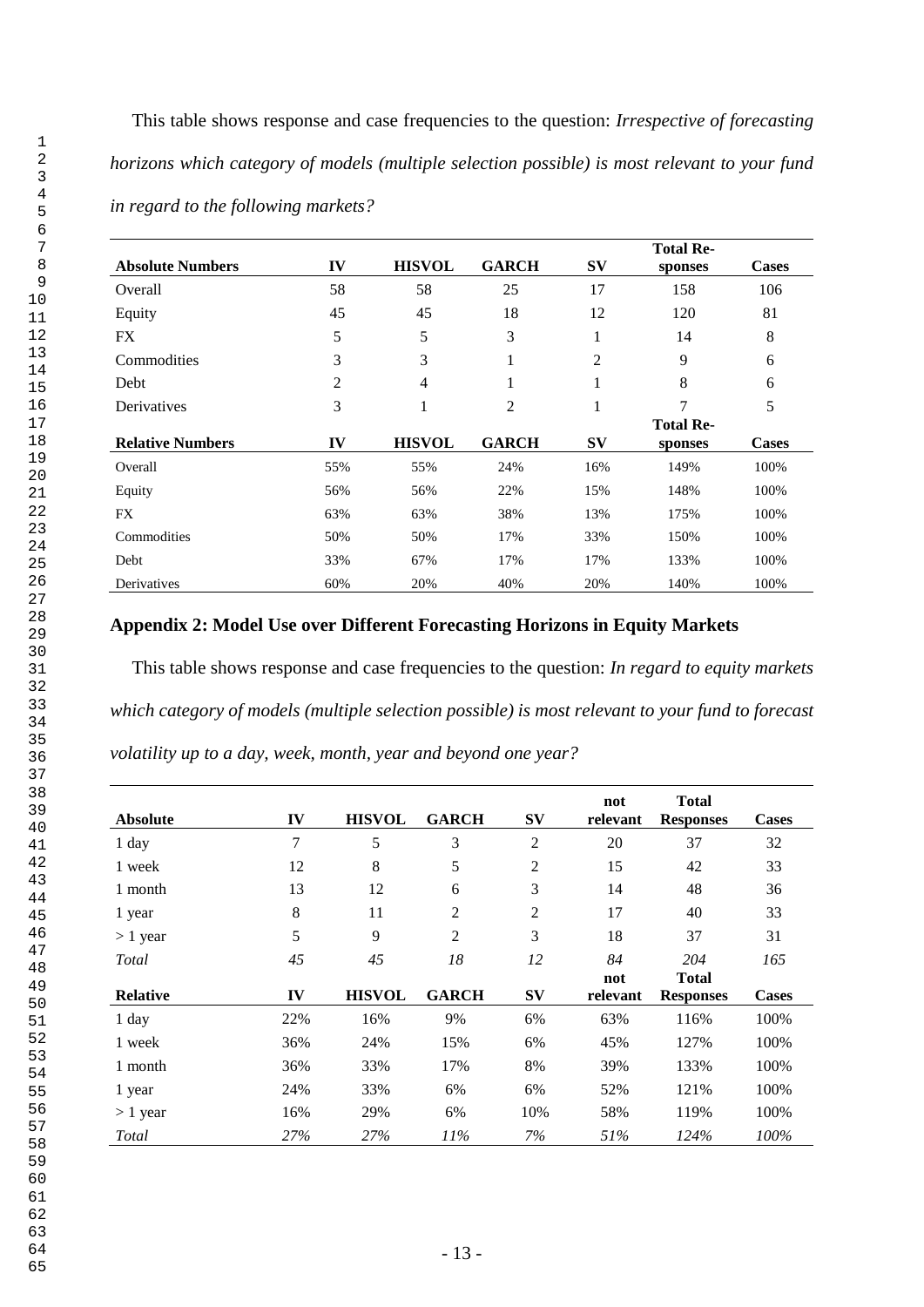# **Appendix 3: Forecasting Approaches over Different Forecasting Horizons in Equity Mar-**

# **kets**

This table shows recoded survey response from Appendix 2. If a respondent indicated that s/he regards HISVOL and IV as most relevant to predict volatility over a day, then this answer is recoded into the single variable HISVOL-IV (and so forth). This is done over all forecasting horizons, before the sum over all horizons is taken as an overall indication for model combinations in equity markets; thus, response numbers equal cases analysed*.*

| <b>Absolute</b>       | <b>Day</b> | Week     | <b>Month</b>   | Year           | > Year         | <b>Overall</b> |
|-----------------------|------------|----------|----------------|----------------|----------------|----------------|
| Single-Model Approach | 9          | 13       | 13             | 10             | 9              | 54             |
| IV-Single             | 5          | 8        | 8              | $\overline{4}$ | 3              | 28             |
| HISVOL-Single         | 3          | 3        | 3              | 5              | 5              | 19             |
| GARCH/SV-Single       | 1          | 2        | $\overline{c}$ | 1              | 1              | 7              |
| Multi-Model Approach  | 3          | 5        | 9              | 6              | $\overline{4}$ | 27             |
| HISVOL+IV             | $\theta$   |          | 3              | 4              | 1              | 9              |
| HISVOL+GARCH/SV       | 1          | 1        | $\overline{4}$ | 2              | 1              | 9              |
| <b>IV+GARCH/SV</b>    | 1          | $\Omega$ | $\Omega$       | $\mathbf{0}$   | 1              | 2              |
| HISVOL+IV+GARCH/SV    | 1          | 3        | $\overline{2}$ | $\overline{0}$ | 1              | 7              |
| Total                 | 12         | 18       | 22             | 16             | 13             | 81             |
| <b>Relative</b>       | Day        | Week     | <b>Month</b>   | Year           | > Year         | <b>Overall</b> |
| Single-Model Approach | 75%        | 72%      | 59%            | 63%            | 69%            | 67%            |
| IV-Single             | 56%        | 62%      | 62%            | 40%            | 33%            | 52%            |
| HISVOL-Single         | 33%        | 23%      | 23%            | 50%            | 56%            | 35%            |
| GARCH/SV-Single       | 11%        | 15%      | 15%            | 10%            | 11%            | 13%            |
| Multi-Model Approach  | 25%        | 28%      | 41%            | 38%            | 31%            | 33%            |
| HISVOL+IV             | 0%         | 20%      | 33%            | 67%            | 25%            | 33%            |
| HISVOL+GARCH/SV       | 33%        | 20%      | 44%            | 33%            | 25%            | 33%            |
| <b>IV+GARCH/SV</b>    | 33%        | 0%       | 0%             | 0%             | 25%            | 7%             |
| HISVOL+IV+GARCH/SV    | 33%        | 60%      | 22%            | 0%             | 25%            | 26%            |
| Total                 | 100%       | 100%     | 100%           | 100%           | 100%           | 100%           |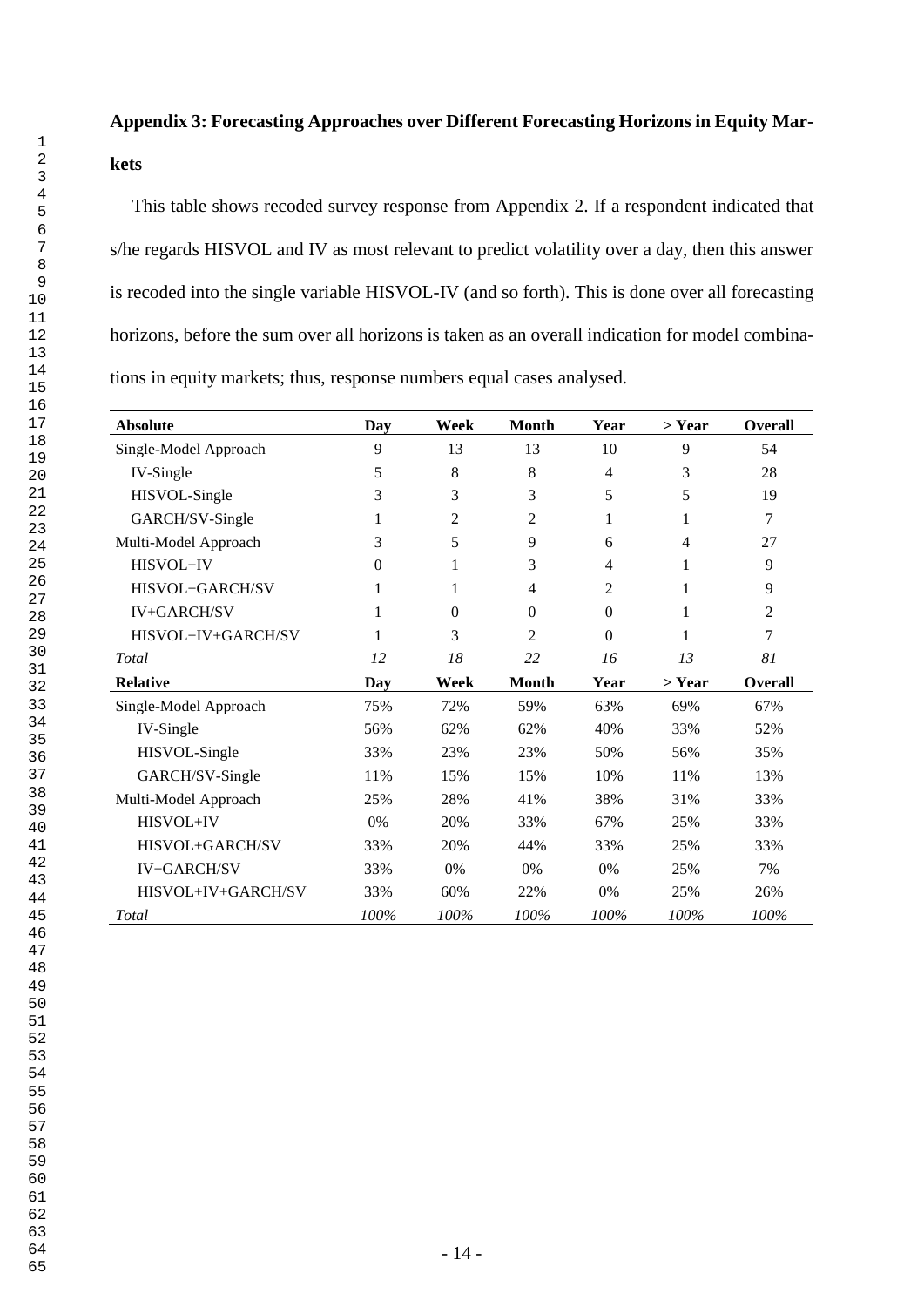# **Appendix 4: Qualitative Factors Influencing Model Choice**

After participants ranked model categories according to perceived forecasting performance, we posed the following open-end question:

*Why do you think is your highest ranked model superior to its competitors?* The table below reports survey responses (as given and not

amended) along with our coding of participants' answers.

| <b>Highest</b><br><b>Ranked</b> | <b>Respondent</b>    |                                                                                                                                                                                                                                                                                                                                                                                                                                                                                                                                                                                                                                                                                                                                                                                                                                                                                                                                                                                                                                  | Coding                                                                                                                                   |
|---------------------------------|----------------------|----------------------------------------------------------------------------------------------------------------------------------------------------------------------------------------------------------------------------------------------------------------------------------------------------------------------------------------------------------------------------------------------------------------------------------------------------------------------------------------------------------------------------------------------------------------------------------------------------------------------------------------------------------------------------------------------------------------------------------------------------------------------------------------------------------------------------------------------------------------------------------------------------------------------------------------------------------------------------------------------------------------------------------|------------------------------------------------------------------------------------------------------------------------------------------|
| <b>HISVOL</b><br><b>HISVOL</b>  | HISVOL.1<br>HISVOL.2 | There is an underlying mean-reversion supported by implicit valuation.<br>simplicity of use                                                                                                                                                                                                                                                                                                                                                                                                                                                                                                                                                                                                                                                                                                                                                                                                                                                                                                                                      | $\checkmark$ Model Characteristics<br>$\checkmark$ Simplicity                                                                            |
| <b>HISVOL</b><br><b>HISVOL</b>  | HISVOL.3<br>HISVOL.4 | For my purposes "sensible" is more important than "accurate" and it is important to avoid the ex-<br>cess fears that are built into IV after big market events so I prefer a simple historic estimate. I'm<br>not convinced Garch or SV add value over multi-month periods.<br>Simple and less sensible to overfitting                                                                                                                                                                                                                                                                                                                                                                                                                                                                                                                                                                                                                                                                                                           | $\checkmark$ Model Characteristics<br>Simplicity<br>✓<br>Limitations of other models<br>Simplicity<br>$\checkmark$ Model Characteristics |
| <b>HISVOL</b><br><b>HISVOL</b>  | HISVOL.5<br>HISVOL.6 | Because, as stupid as it is, it is what is used by the majority of market-makers. GARCH is used<br>by risk managers, and SV is used only in vanilla-exotic derivatives pricing (but is arbitrageable<br>because it places the price quoter off-market). IV is driven by Keynesian 'animal spirits' in equity<br>markets, and is a poor predictor of ex-post realised volatility, as well as consistently arbitrageable<br>(selling rich straddles vs. buying cheap wings). What matters in the market is NOT what one<br>thinks; what matters is what the preponderant majority of other participants think -- and they tend<br>to think along HISVOL lines. I have made more than 50,000 multivariate and exotic option<br>prices during my 20-year career, and I was able to be on-market using HISVOL as opposed to an-<br>ything else (including 'fits' like Dupire local vol, which contain no scientific drivers).<br>I disbelieve in general in statistical prediction, so the Historical vol analysys should be less de- | $\checkmark$ Industry Use<br>Limitations of other models<br>✓<br>$\checkmark$ Limitations of other models                                |
| IV                              | IV.1                 | ceiving<br>Historically it has given superior forward predictions                                                                                                                                                                                                                                                                                                                                                                                                                                                                                                                                                                                                                                                                                                                                                                                                                                                                                                                                                                | $\checkmark$ Predictive Ability                                                                                                          |
| IV                              | IV.2                 | It is capturing market participants positioning                                                                                                                                                                                                                                                                                                                                                                                                                                                                                                                                                                                                                                                                                                                                                                                                                                                                                                                                                                                  | $\checkmark$ Capturing Market Senti-<br>ment                                                                                             |
| IV                              | IV.3                 | When adjusted for risk premium IV captures market participants views in aggregate.                                                                                                                                                                                                                                                                                                                                                                                                                                                                                                                                                                                                                                                                                                                                                                                                                                                                                                                                               | $\checkmark$ Capturing Market Senti-<br>ment                                                                                             |
|                                 | IV.4                 | I think it's SV.                                                                                                                                                                                                                                                                                                                                                                                                                                                                                                                                                                                                                                                                                                                                                                                                                                                                                                                                                                                                                 | $\checkmark$ n/a                                                                                                                         |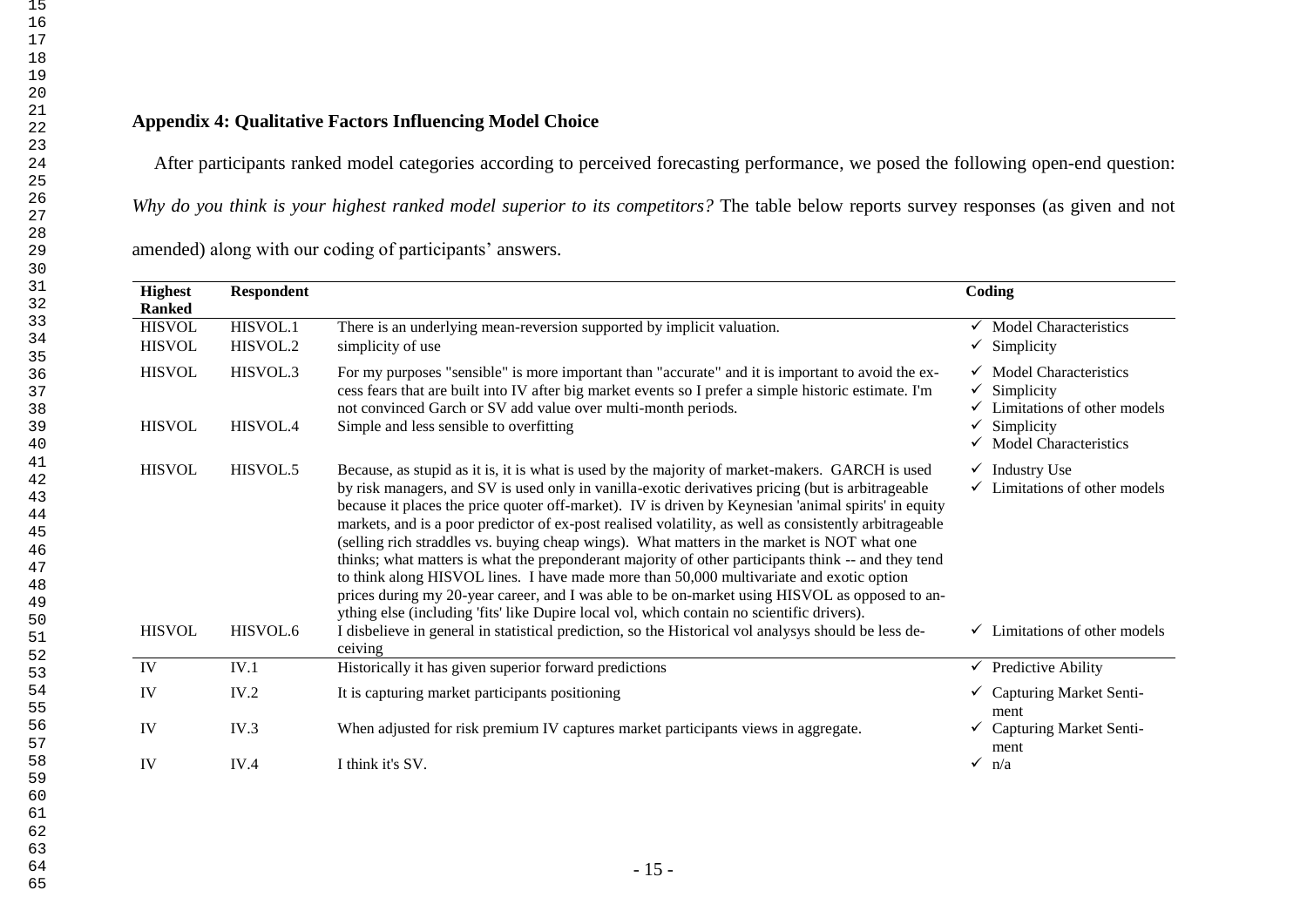| 21<br>IV<br>IV.5<br>The market is always right, especially in markets where volatility is actively traded. The problem<br>$\checkmark$ Capturing Market Senti-<br>22<br>with volatility models is that they have to be consistent both on the level of the underlying and the<br>ment<br>23<br>level of volatility. When both are traded, they usually cease to make sense. In addition, complex<br>$\checkmark$ Limitations of other models<br>24<br>models do not make a complex phenomenon easier to understand, they just hide the many addi-<br>25<br>tional assumptions required.<br>26<br>forward looking<br>$\checkmark$ Predictive Ability<br>IV<br>IV.6<br>27<br><b>Industry Use</b><br><b>GARCH</b><br>GARCH/SV.1<br>Practical use in the field<br>28<br>$\checkmark$<br>29<br>$\checkmark$ Model Characteristics<br><b>GARCH</b><br>GARCH/SV.2<br>Works better out of sample<br>30<br>SV<br>GARCH/SV.3<br>The classification is little bit too simple for how I view vol models in general. His vol will under-<br>$\checkmark$ Limitations of other models<br>31<br>or over-estimate vol and underperform due to equal weighting schemes, so ranked it worst. But I<br>32<br>find the \$ value or SR contribution from GARCH or SV littl at best in practice, when compared<br>33<br>with easier EWMA-type models. Not sure which one contains more info IV or backward looking<br>34<br>models, that is probably debatable, but combining IV and EWMA(or GARCH/SV models) tends<br>35<br>to work better (backward and forward comination). Also I prefer range volatility to squared return<br>36<br>models (even for RQV type models at high frequency). Finally, all the models above fail forecast-<br>37<br>ing vol horizons beyond a week or so at best, because they tend to capture tail shocks mostly, but<br>38<br>39<br>tey are relatively silent for cyclical or slow-moving component of vol where excess kurtosis is not<br>40<br>so apparent. For long-term forecasting vol, I tend to use two-factor vol models (slow moving fac-<br>41<br>$tor + tail$ shock factor) and also use fundamental variables n the equations.<br>42<br>We don't use models we trade markets. People who trade models normally end up working for<br>Unranked<br>Unranked.1<br>43<br>banks and imploding them. No I'm being serious.<br>44<br>45<br>46<br>47<br>48<br>49<br>50<br>51<br>52<br>53<br>54<br>55<br>56<br>57<br>58<br>59<br>60<br>61<br>62<br>63<br>64<br>$-16-$<br>65 | 19<br>20 |  |  |  |
|--------------------------------------------------------------------------------------------------------------------------------------------------------------------------------------------------------------------------------------------------------------------------------------------------------------------------------------------------------------------------------------------------------------------------------------------------------------------------------------------------------------------------------------------------------------------------------------------------------------------------------------------------------------------------------------------------------------------------------------------------------------------------------------------------------------------------------------------------------------------------------------------------------------------------------------------------------------------------------------------------------------------------------------------------------------------------------------------------------------------------------------------------------------------------------------------------------------------------------------------------------------------------------------------------------------------------------------------------------------------------------------------------------------------------------------------------------------------------------------------------------------------------------------------------------------------------------------------------------------------------------------------------------------------------------------------------------------------------------------------------------------------------------------------------------------------------------------------------------------------------------------------------------------------------------------------------------------------------------------------------------------------------------------------------------------------------------------------------------------------------------------------------------------------------------------------------------------------------------------------------------------------------------------------------------------------------------------------------------------------------------------------------------------------------------------------------------------------------------------------|----------|--|--|--|
|                                                                                                                                                                                                                                                                                                                                                                                                                                                                                                                                                                                                                                                                                                                                                                                                                                                                                                                                                                                                                                                                                                                                                                                                                                                                                                                                                                                                                                                                                                                                                                                                                                                                                                                                                                                                                                                                                                                                                                                                                                                                                                                                                                                                                                                                                                                                                                                                                                                                                            |          |  |  |  |
|                                                                                                                                                                                                                                                                                                                                                                                                                                                                                                                                                                                                                                                                                                                                                                                                                                                                                                                                                                                                                                                                                                                                                                                                                                                                                                                                                                                                                                                                                                                                                                                                                                                                                                                                                                                                                                                                                                                                                                                                                                                                                                                                                                                                                                                                                                                                                                                                                                                                                            |          |  |  |  |
|                                                                                                                                                                                                                                                                                                                                                                                                                                                                                                                                                                                                                                                                                                                                                                                                                                                                                                                                                                                                                                                                                                                                                                                                                                                                                                                                                                                                                                                                                                                                                                                                                                                                                                                                                                                                                                                                                                                                                                                                                                                                                                                                                                                                                                                                                                                                                                                                                                                                                            |          |  |  |  |
|                                                                                                                                                                                                                                                                                                                                                                                                                                                                                                                                                                                                                                                                                                                                                                                                                                                                                                                                                                                                                                                                                                                                                                                                                                                                                                                                                                                                                                                                                                                                                                                                                                                                                                                                                                                                                                                                                                                                                                                                                                                                                                                                                                                                                                                                                                                                                                                                                                                                                            |          |  |  |  |
|                                                                                                                                                                                                                                                                                                                                                                                                                                                                                                                                                                                                                                                                                                                                                                                                                                                                                                                                                                                                                                                                                                                                                                                                                                                                                                                                                                                                                                                                                                                                                                                                                                                                                                                                                                                                                                                                                                                                                                                                                                                                                                                                                                                                                                                                                                                                                                                                                                                                                            |          |  |  |  |
|                                                                                                                                                                                                                                                                                                                                                                                                                                                                                                                                                                                                                                                                                                                                                                                                                                                                                                                                                                                                                                                                                                                                                                                                                                                                                                                                                                                                                                                                                                                                                                                                                                                                                                                                                                                                                                                                                                                                                                                                                                                                                                                                                                                                                                                                                                                                                                                                                                                                                            |          |  |  |  |
|                                                                                                                                                                                                                                                                                                                                                                                                                                                                                                                                                                                                                                                                                                                                                                                                                                                                                                                                                                                                                                                                                                                                                                                                                                                                                                                                                                                                                                                                                                                                                                                                                                                                                                                                                                                                                                                                                                                                                                                                                                                                                                                                                                                                                                                                                                                                                                                                                                                                                            |          |  |  |  |
|                                                                                                                                                                                                                                                                                                                                                                                                                                                                                                                                                                                                                                                                                                                                                                                                                                                                                                                                                                                                                                                                                                                                                                                                                                                                                                                                                                                                                                                                                                                                                                                                                                                                                                                                                                                                                                                                                                                                                                                                                                                                                                                                                                                                                                                                                                                                                                                                                                                                                            |          |  |  |  |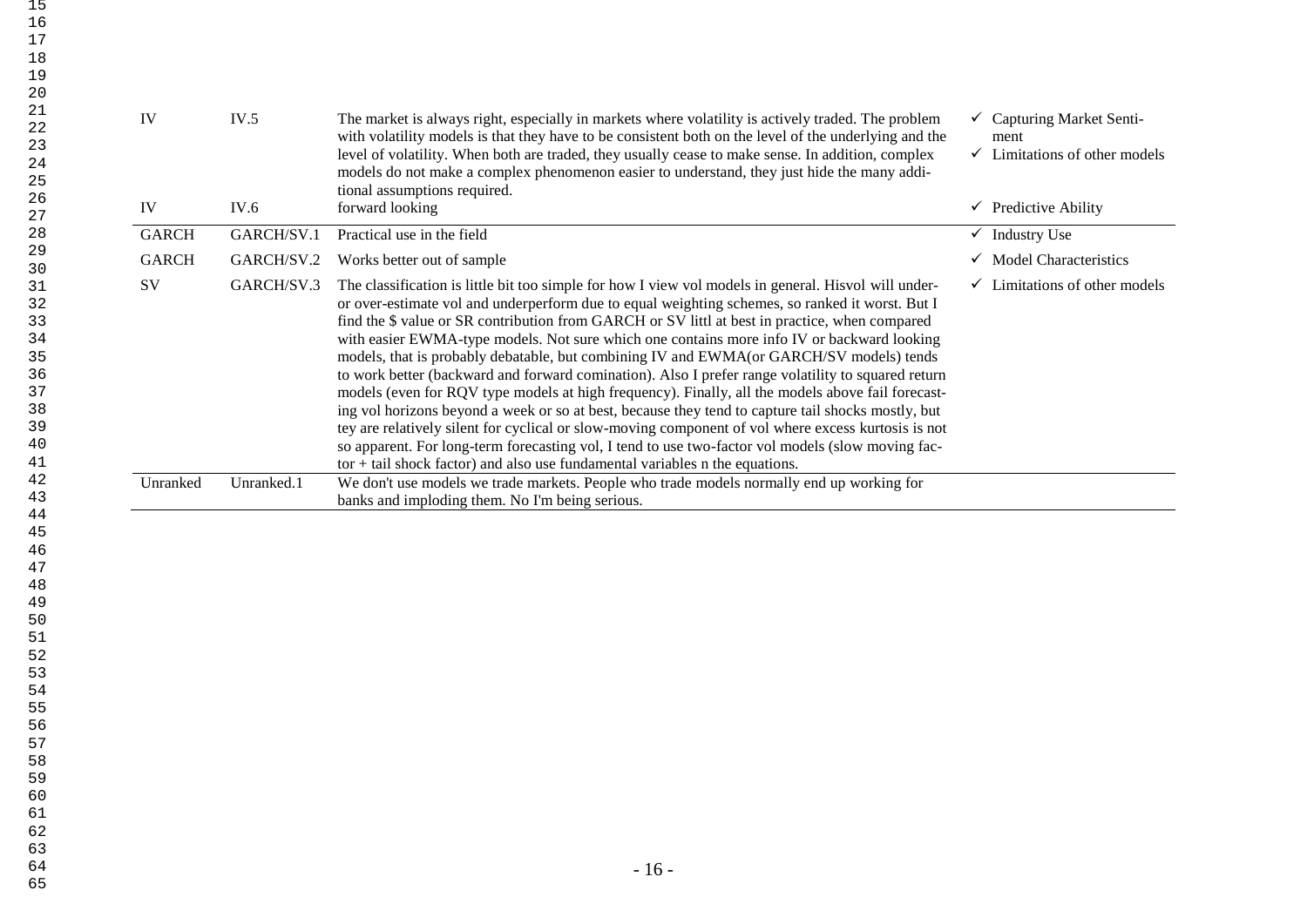# **References**

- Agarwal, Vikas, and Narayan Y Naik. "Generalised Style Analysis of Hedge Funds." *Journal of Asset Management* 1, no. 1 (2000): 93-109.
- Ammann, Manuel, Michael Verhofen, and Stephan Süss. "Do Implied Volatilities Predict Stock Returns?". *Journal of Asset Management* 10, no. 4 (2009): 222-34.
- Arak, Marcelle, and Naranchimeg Mijid. "The Vix and Vxn Volatility Measures: Fear Gauges or Forecasts?". *Derivatives Use, Trading & Regulation* 12, no. 1 (May 01 2006): 14-27.
- Bancel, Franck, and Usha R. Mittoo. "Why Do European Firms Issue Convertible Debt?". *European Financial Management* 10, no. 2 (2004): 339-73.
- Bandopadhyaya, Arindam, and Anne Leah Jones. "Measuring Investor Sentiment in Equity Markets." *Journal of Asset Management* 7, no. 3 (2006): 208-15.
- Christensen, B. J., and N. R. Prabhala. "The Relation between Implied and Realized Volatility." *Journal of Financial Economics* 50, no. 2 (1998): 125-50.
- Christensen, Bent Jesper, and Charlotte Strunk Hansen. "New Evidence on the Implied-Realized Volatility Relation." *The European Journal of Finance* 8, no. 2 (2002): 187- 205.
- Christoffersen, Peter F., and Francis X. Diebold. "How Relevant Is Volatility Forecasting for Financial Risk Management?". *Review of Economics and Statistics* 82, no. 1 (2000): 12- 22.
- Garvey, John F., and Liam A. Gallagher. "The Realised–Implied Volatility Relationship: Recent Empirical Evidence from Ftse‐ 100 Stocks." *Journal of Forecasting* 31, no. 7 (2012): 639-60.
- Graham, John R., and Campbell R. Harvey. "The Theory and Practice of Corporate Finance: Evidence from the Field." *Journal of Financial Economics* 60, no. 2–3 (2001): 187-243.
- Keynes, John Maynard. *The General Theory of Employment, Interest, and Money*. London: Electric Book, 1936.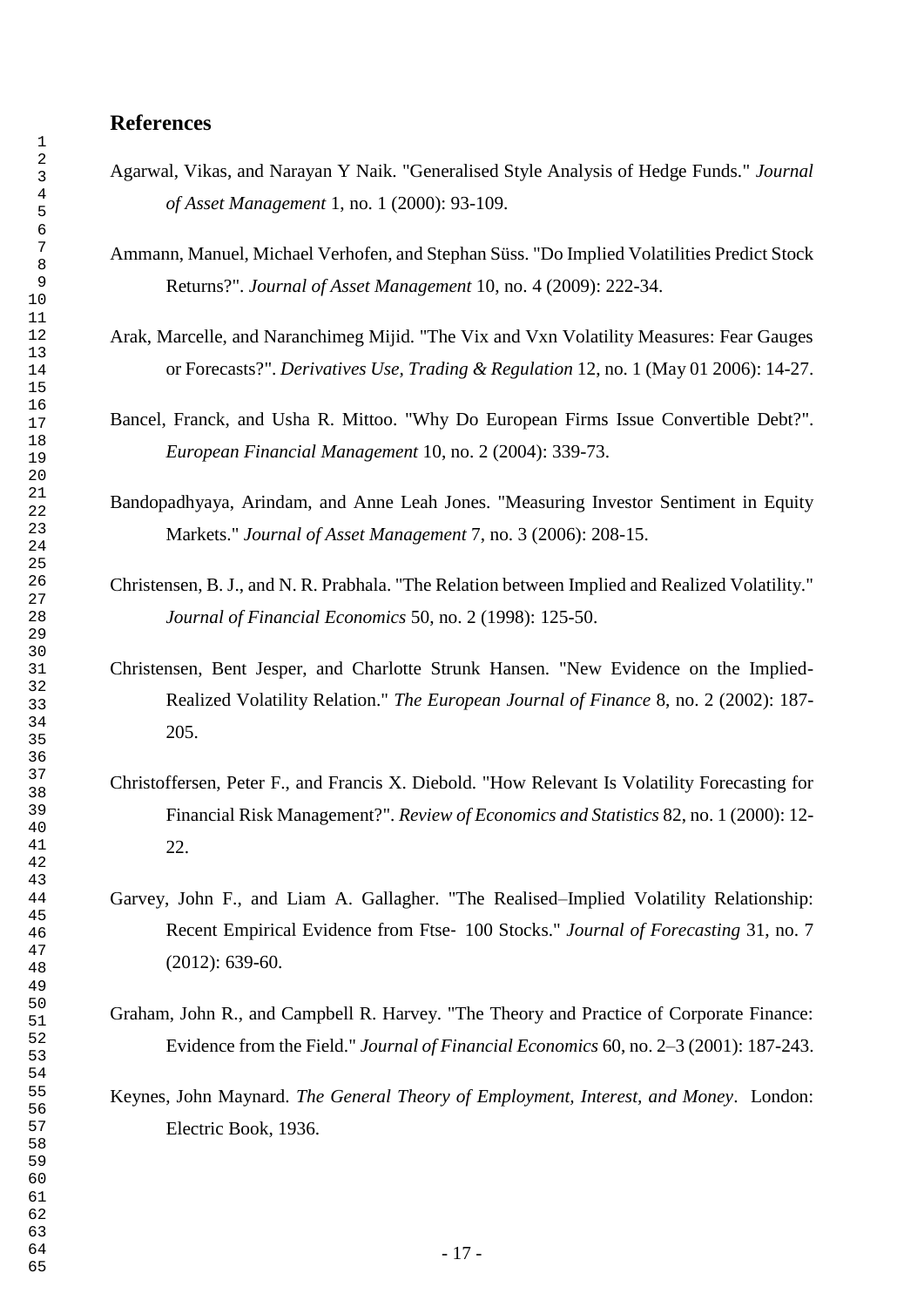- Khelifa, Soumaya Ben, and Dorra Mezzez Hmaied. "European Hedge Funds Industry: An Overview." *Journal of Private Equity* 18, no. 1 (Winter2014 2014): 46-59.
- Lamoureux, Christopher G., and William D. Lastrapes. "Forecasting Stock-Return Variance: Toward an Understanding of Stochastic Implied Volatilities." *Review of Financial Studies* 6, no. 2 (1993): 293-326.
- Lerner, Josh, and Antoinette Schoar. "Does Legal Enforcement Affect Financial Transactions? The Contractual Channel in Private Equity." *The Quarterly Journal of Economics* 120, no. 1 (2005): 223-46.
- Poon, Ser-Huang, and Clive Granger. "Forecasting Volatility in Financial Markets: A Review." *Journal of Economic Literature* 41, no. 2 (2003): 478-539.
- ———. "Practical Issues in Forecasting Volatility." *Financial Analysts Journal* 61, no. 1 (2005): 45-56.
- Silvey, Thomas A. "An Investigation of the Relative Performance of Garch Models Versus Simple Rules in Forecasting Volatility." In *Forecasting Volatility in the Financial Markets*, edited by John Knight and Stephen Satchell. 101-30. Oxford: Butterworth-Heinemann, 2007.
- Whaley, Robert E. "Derivatives on Market Volatility: Hedging Tools Long Overdue." *The Journal of Derivatives* 1, no. 1 (1993): 71-84.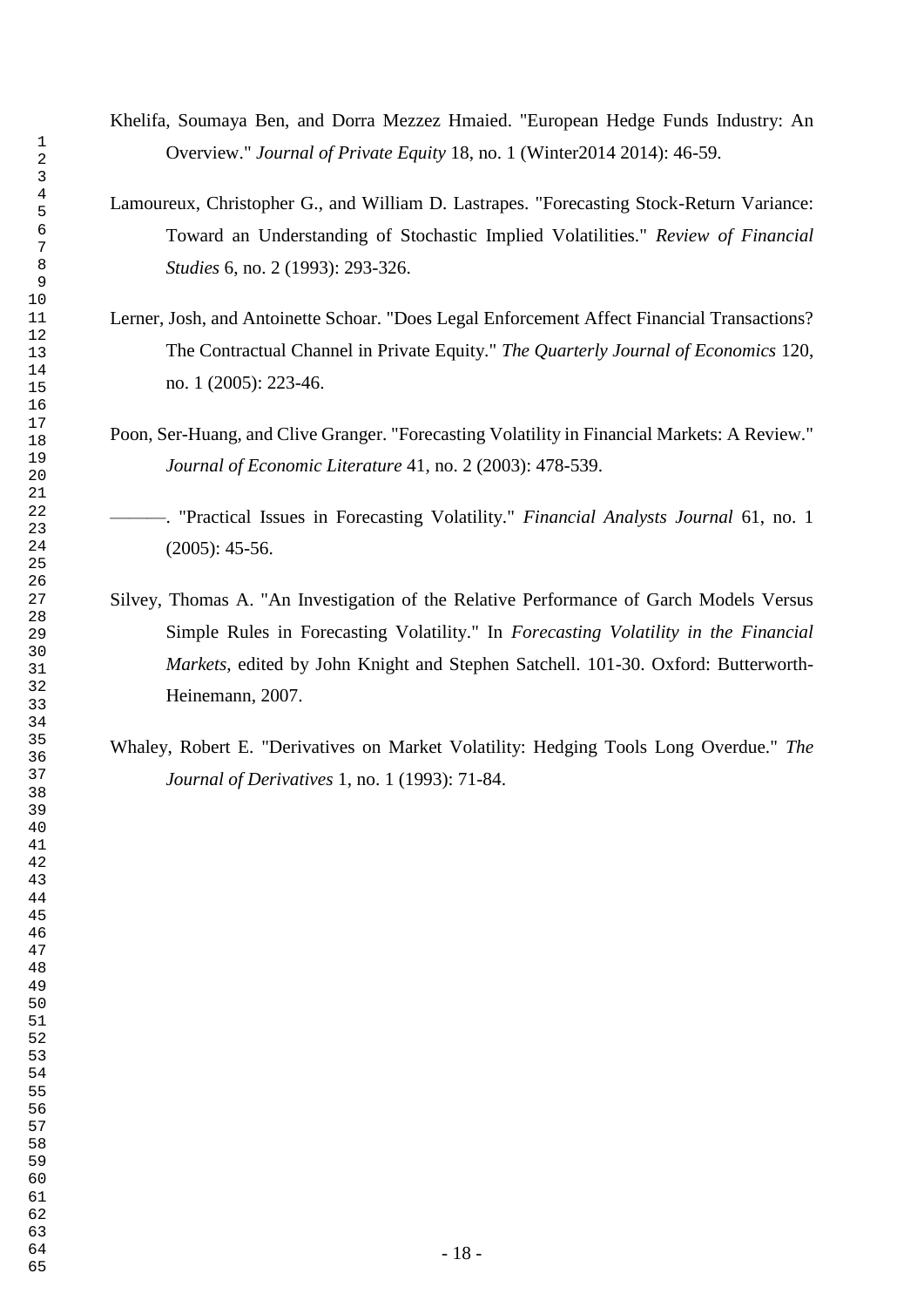# Table 1

## Population Development and Survey Response

This table reports response statistics for this study's survey which was emailed to 1,038 employees of 543 distinct hedge funds based in the United Kingdom (UK), Switzerland (CH), Luxembourg (LU) and Ireland (IE). Distinction is made between personalised (Person.) and generalised (General.) email addresses. The deviation between initial and final population numbers is due to invalid contact details. Invalid personal email addresses were substituted with general email addresses where possible.

|                                                                       | <b>Trial UK</b> |                |               | UK             |               | <b>CH-LU-IE</b> |               | <b>UK-CH-LU-IE</b> |       |
|-----------------------------------------------------------------------|-----------------|----------------|---------------|----------------|---------------|-----------------|---------------|--------------------|-------|
| <b>Number of Contacts</b>                                             | Per-<br>sonal   | Gen-<br>eral   | Per-<br>sonal | Gen-<br>eral   | Per-<br>sonal | Gen-<br>eral    | Per-<br>sonal | Gen-<br>eral       | Total |
| Initial                                                               | 200             | ۰              | 565           | 126            | 309           | 80              | 1074          | 206                | 1280  |
| Final                                                                 | 159             | 9              | 436           | 127            | 227           | 80              | 822           | 216                | 1038  |
| Final in % of Initial                                                 | 79.5            | $\blacksquare$ | 77.2          | 100.8          | 73.5          | 100.0           | 76.5          | 104.9              | 81.1  |
| Responses                                                             | 6               | $\overline{a}$ | 13            | 7              | 11            | $\overline{2}$  | 30            | 9                  | 39    |
| Response Rate in<br>% of Final                                        | 3.8             |                | 3.0           | 5.5            | 4.8           | 2.5             | 3.6           | 4.2                | 3.8   |
| <b>Number of Funds</b>                                                |                 |                |               |                |               |                 |               |                    |       |
| Initial                                                               | 76              |                | 199           | 126            | 112           | 80              | 387           | 206                | 593   |
| Final                                                                 | 59              | 9              | 171           | 127            | 97            | 80              | 327           | 216                | 543   |
| Final in % of Initial                                                 | 77.6            | ۰              | 85.9          | 100.8          | 86.6          | 100.0           | 84.5          | 104.9              | 91.6  |
| Responses                                                             | 6               |                | 12            | $\overline{7}$ | 11            | $\overline{2}$  | 29            | 9                  | 38    |
| Response Rate in<br>% of Final<br><b>Average Contacts</b><br>per Fund | 10.2            |                | 7.0           | 5.5            | 11.3          | 2.5             | 8.9           | 4.2                | 7.0   |
| Initial                                                               | 2.63            |                | 2.84          | 1.00           | 2.76          | 1.00            | 2.78          | 1.00               | 2.16  |
| Final                                                                 | 2.69            | 1.00           | 2.55          | 1.00           | 2.34          | 1.00            | 2.51          | 1.00               | 1.91  |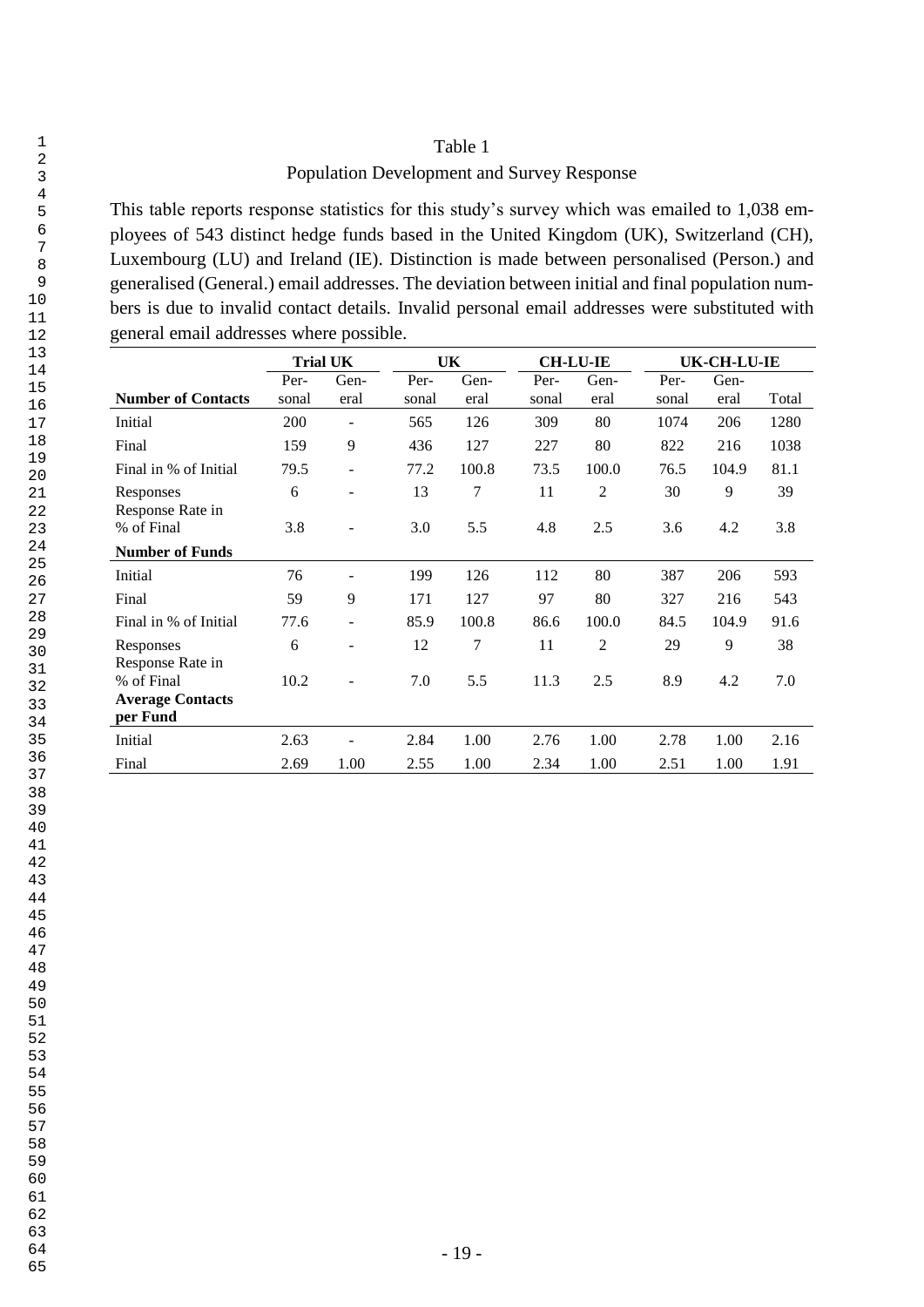# Table 2

# Correlations of Model Use over Different Forecasting Horizons in Equity Markets

This table reports Cramer's V correlations between respondents' model use over different forecasting horizons in equity markets.

| <b>Model Use</b> |                 | 1 day     | 1 week       | 1 month | 1 year | $>1$ year    |
|------------------|-----------------|-----------|--------------|---------|--------|--------------|
|                  | Correlation     |           |              |         |        |              |
| 1 day            | Sig. (2-tailed) |           |              |         |        |              |
|                  | $\mathbf N$     | 12        |              |         |        |              |
|                  | Correlation     | .901 ***  | $\mathbf{1}$ |         |        |              |
| 1 week           | Sig. (2-tailed) | .009      |              |         |        |              |
|                  | N               | 10        | 18           |         |        |              |
|                  | Correlation     | .875*     | .753**       |         |        |              |
| 1 month          | Sig. (2-tailed) | .060      | .032         |         |        |              |
|                  | $\mathbf N$     | 10        | 14           | $22\,$  |        |              |
|                  | Correlation     | .890      | .791**       | .796*** |        |              |
| 1 year           | Sig. (2-tailed) | .164      | .018         | .001    |        |              |
|                  | N               | 10        | 12           | 16      | 16     |              |
|                  | Correlation     | $1.000**$ | .923**       | .776    | .878** | $\mathbf{1}$ |
| $> 1$ year       | Sig. (2-tailed) | .050      | .043         | .144    | .021   |              |
|                  | $\mathbf N$     | 10        | 10           | 13      | 13     | 13           |

*Note:* \*\*\*, \*\*, \* denote significance levels at 1%, 5% and 10%, respectively. GARCH and SV is consolidated into one variable.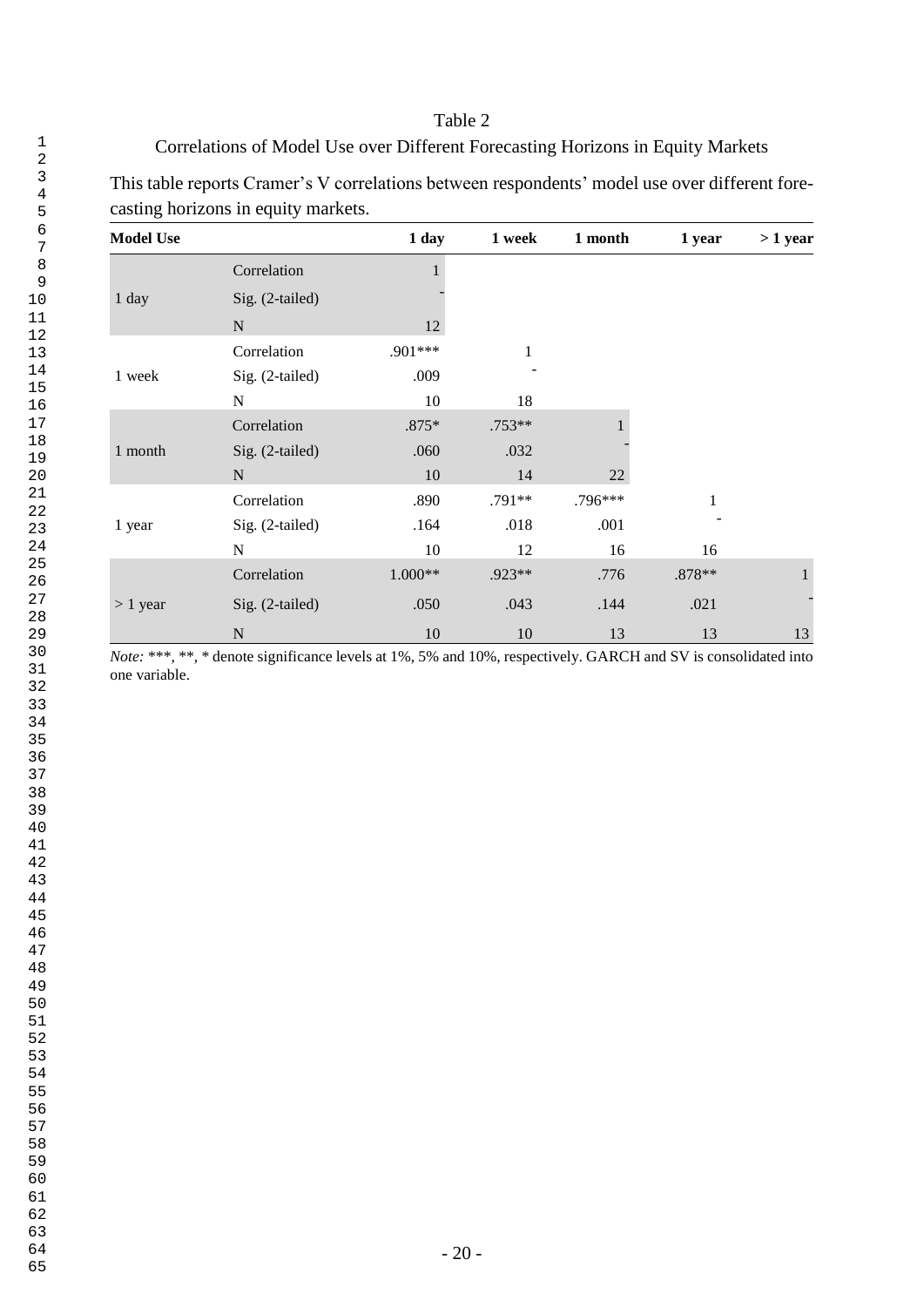

# Fig.1. Summary Statistics

This figure provides descriptive statistics for the final sample. Actual number of responses shown in parentheses. Only those participants who answered "yes" to the question as to whether they actively consider volatility forecasts in their decision-making (Panel VI), were given the chance to provide information about panel VII, VIII and IX, respectively. Number of observations are as follows: Panel I: N=36; II: (38); III: (39); IV: (32); V: (25); VI: (39); VII: (18); VIII (21); Panel IX multiple selections possible: 45 responses and 21 cases.

65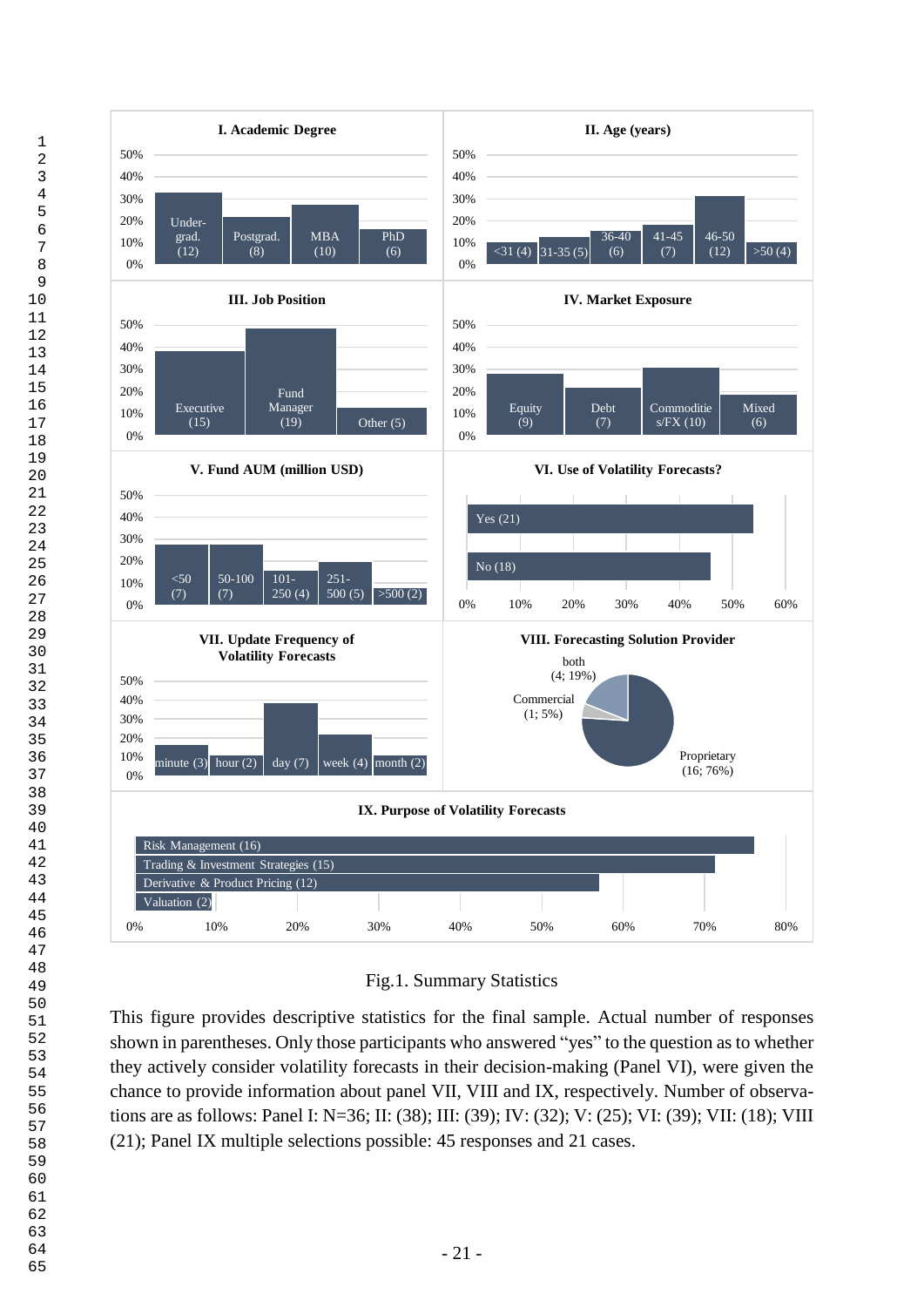

Fig. 2. Model Use in Different Markets

This figure reports participants' answers to the question which models (viz. HISVOL, GARCH, SV, IV) they view as most relevant to forecast volatility in equity, debt, foreign exchange (FX), commodities and derivatives markets (for each market multiple models could be selected). The figure is based on summarised multiple response sets and data labels are in percentages of total cases (see Appendix 1 for response and case frequencies). Panel I aggregates GARCH and SV into one variable.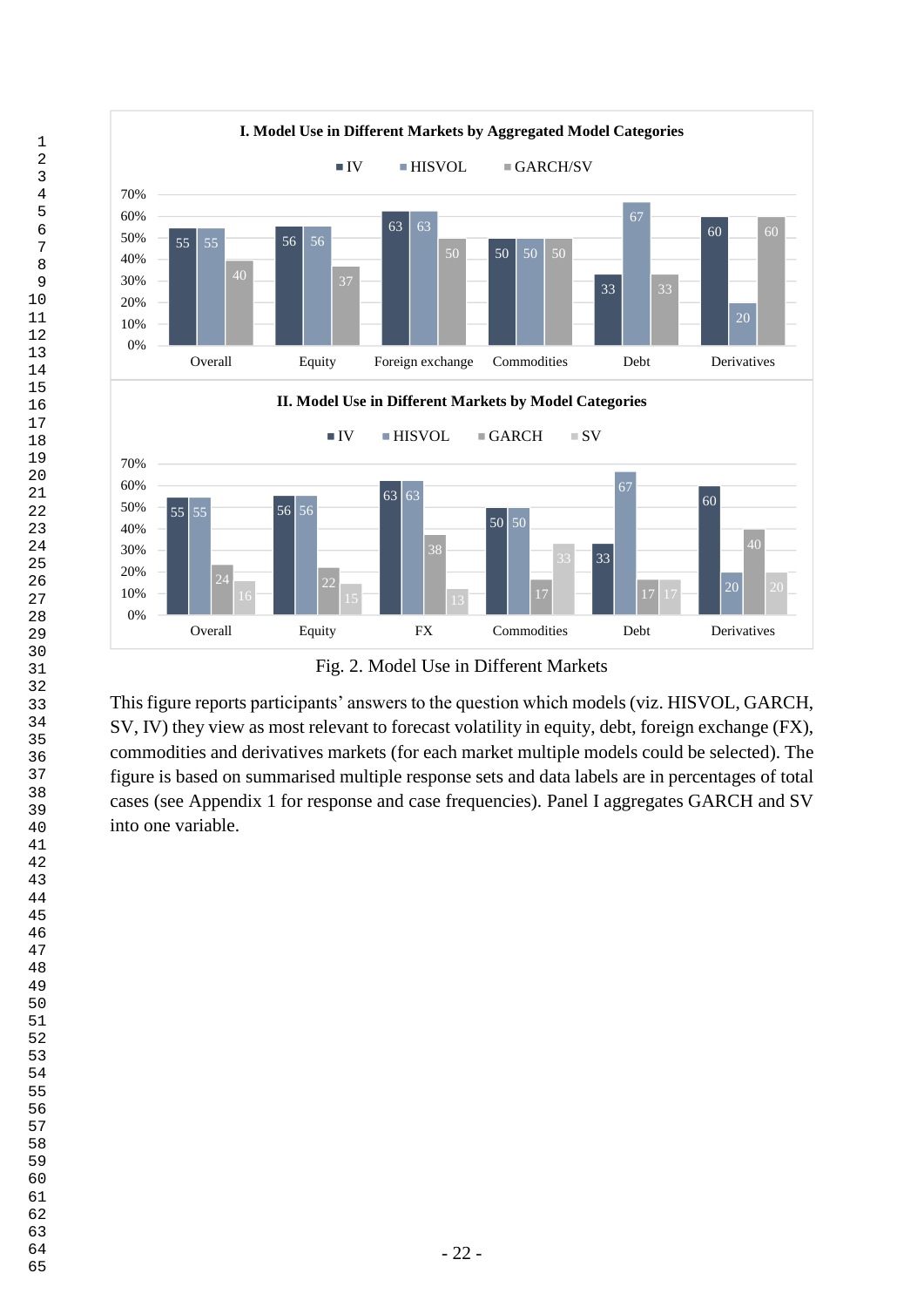

Fig. 3. Model Use in Equity Markets

This figure summarises participants' model use in equity markets and is based on responses statistics as reported in Appendix 3. Panel I provides information on how respondents combine different models when predicting volatility. Panel II shows how frequently a specific model is used, irrespective of whether it serves as input to a single- or multi-model forecasting solution. Panel III traces multi-model forecasting solutions back to their origin; e.g. in 59% of the cases HISVOL and IV models together are either the origin of model combinations (GARCH/SV models are supplemented) or used as an exclusive dual-model forecasting approach.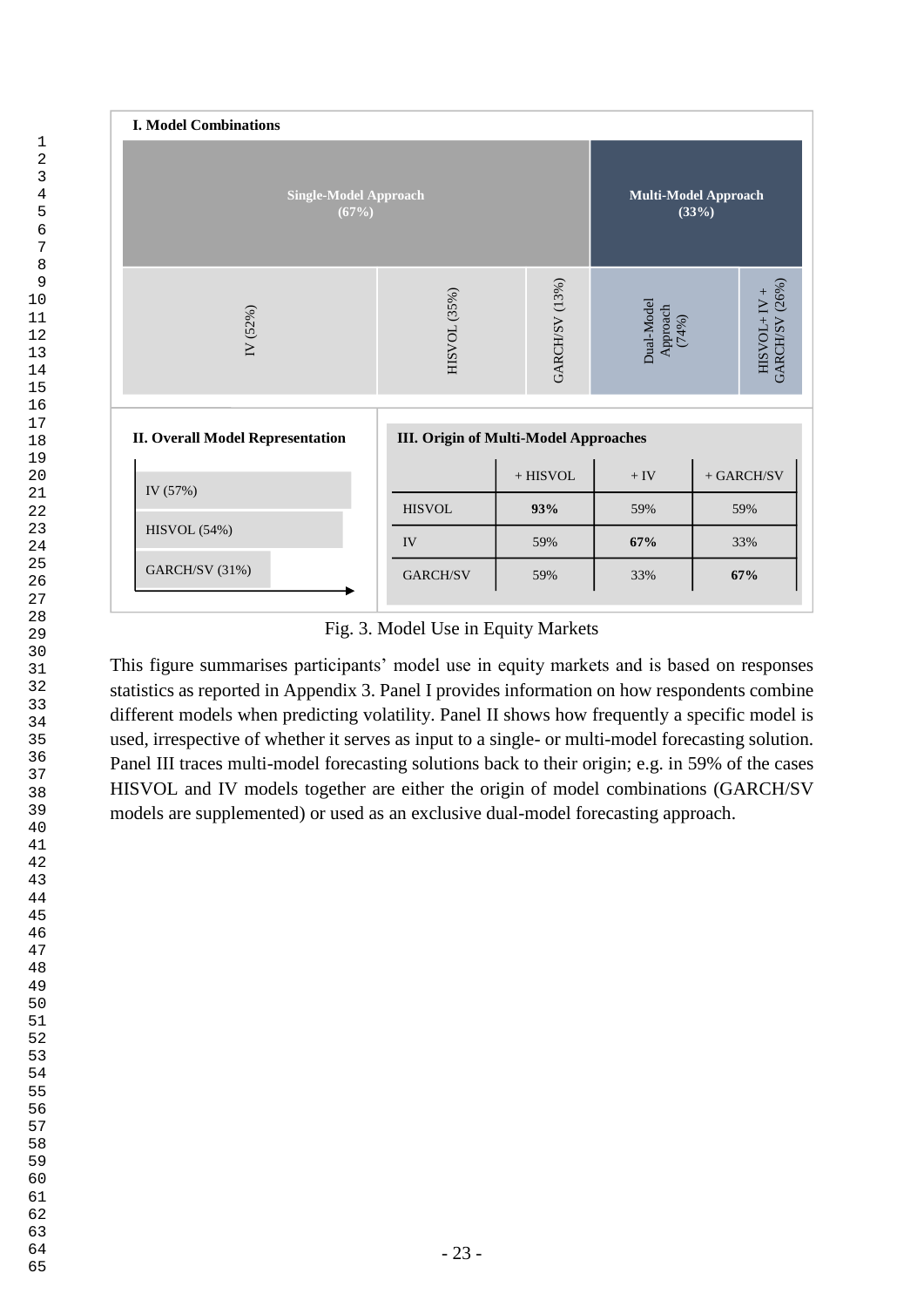

Fig. 4. Model Use over Different Forecasting Horizons in Equity Markets

This figure reports participants' answers to the question which models (viz. HISVOL, GARCH, SV, IV) are most relevant to them in forecasting volatility over a day, week, month, year and beyond one year. Multiple selections were possible and the survey allowed participants to indicate the irrelevance of a forecasting horizon. The figure is based on summarised multiple response sets (see Appendix 2 for response and case frequencies). Panel I aggregates GARCH and SV into one variable.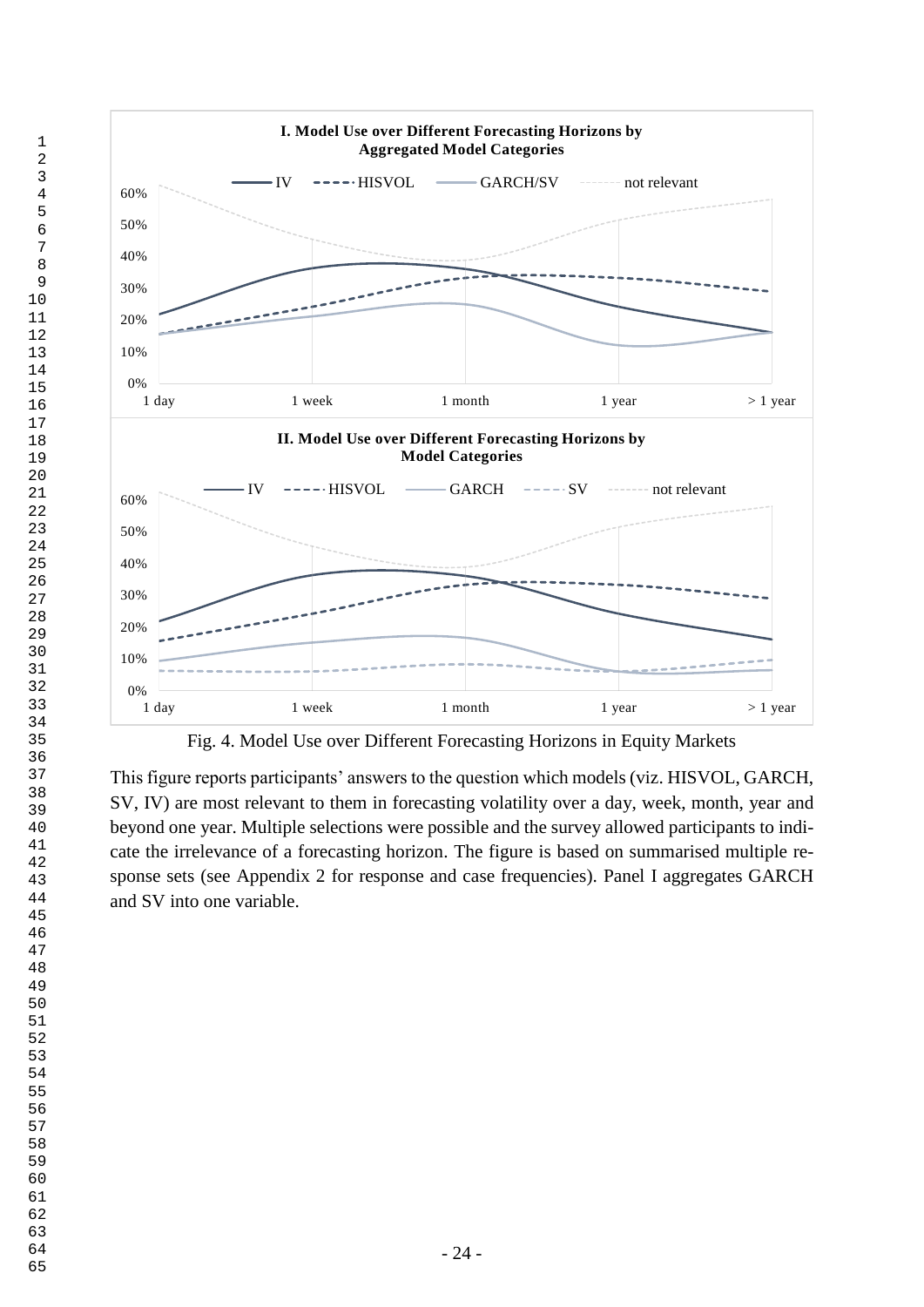

Fig. 5. Forecasting Approaches over Different Forecasting Horizons in Equity Markets

Panel I of this figure shows the relationship between multi-model and single-model forecasting approaches over different forecasting horizons in equity markets. Panel II refines these findings and reports participants' model combinations over time. Figure is based on response figures in Appendix 3.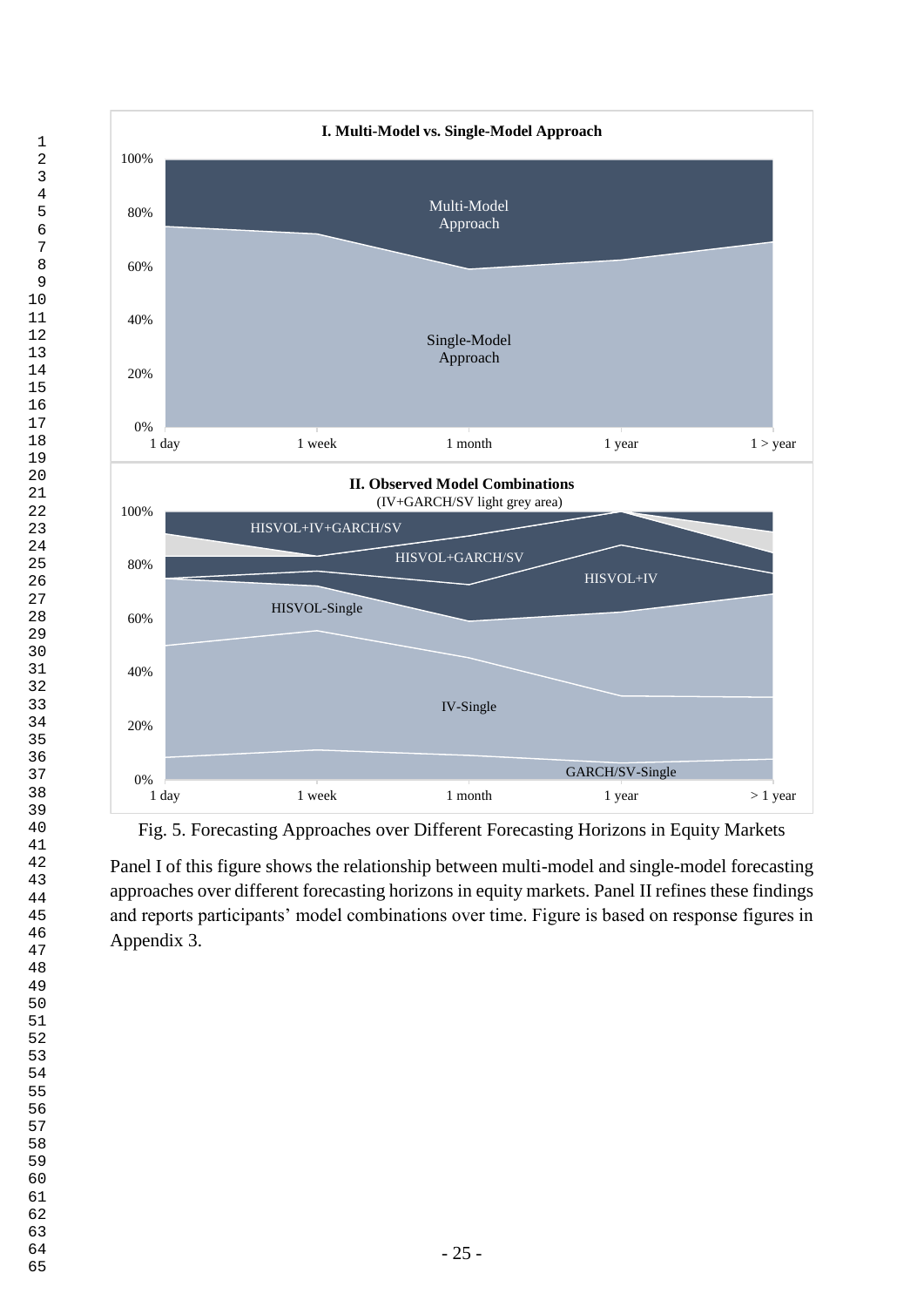

Fig. 6. Forecasting Model Ranking

The survey asked participants to arrange the models (viz. HISVOL, GARCH, SV, IV) in regard to their overall forecasting performance in equity markets. This figure summarises these results and is based on 25 respondents (mean ranking in parentheses).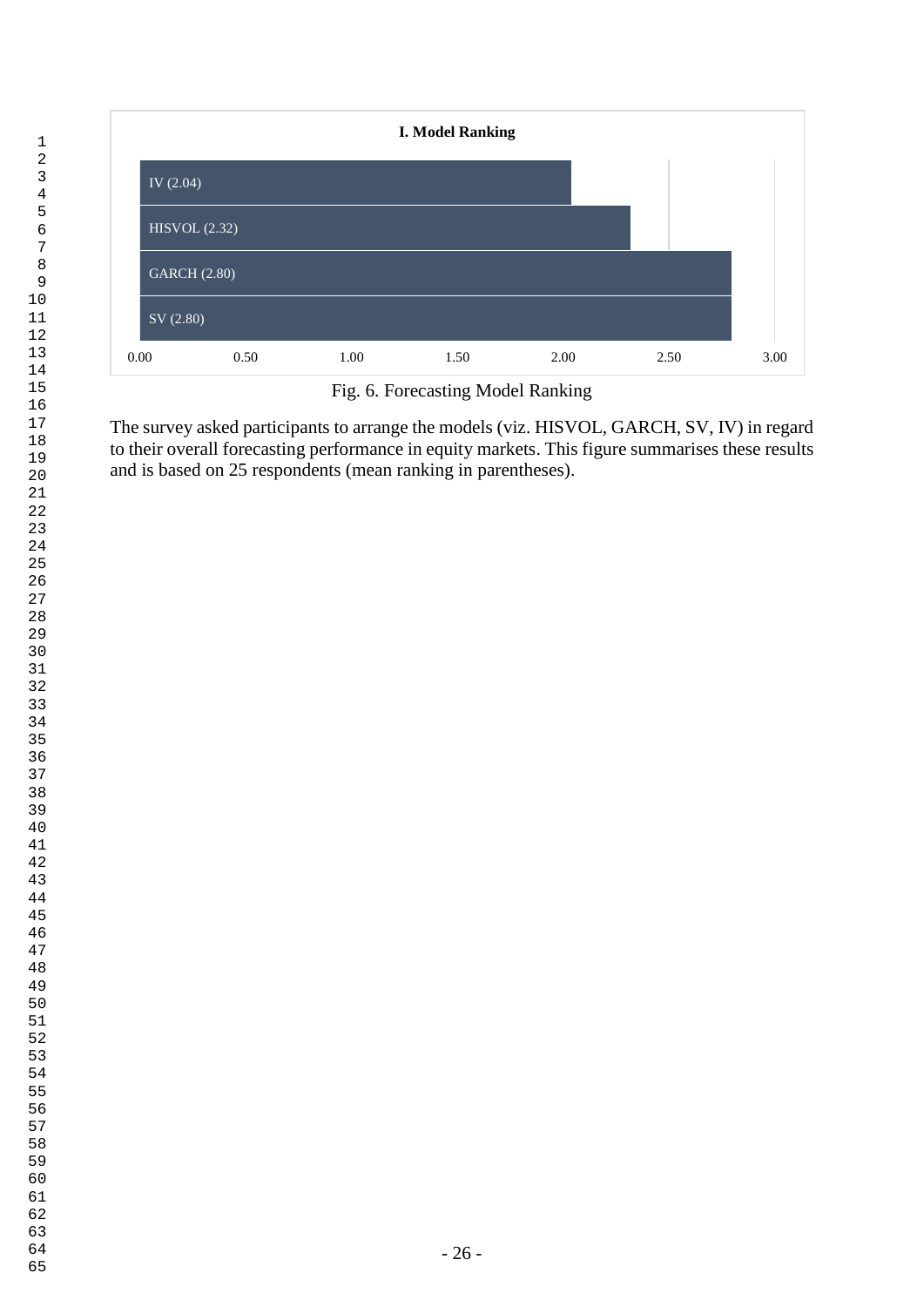

Figure 7: Participants' Motivation for Model Selection

In an open-end question, participants were asked why they view their highest ranked model to be superior in comparison to the other models. We assign each answer to one or more generic categories (see Appendix 4) and show the outcome of this coding-process in this figure. Panel I, II, III are based on six, ten and three responses, respectively, and Panel IV summarises.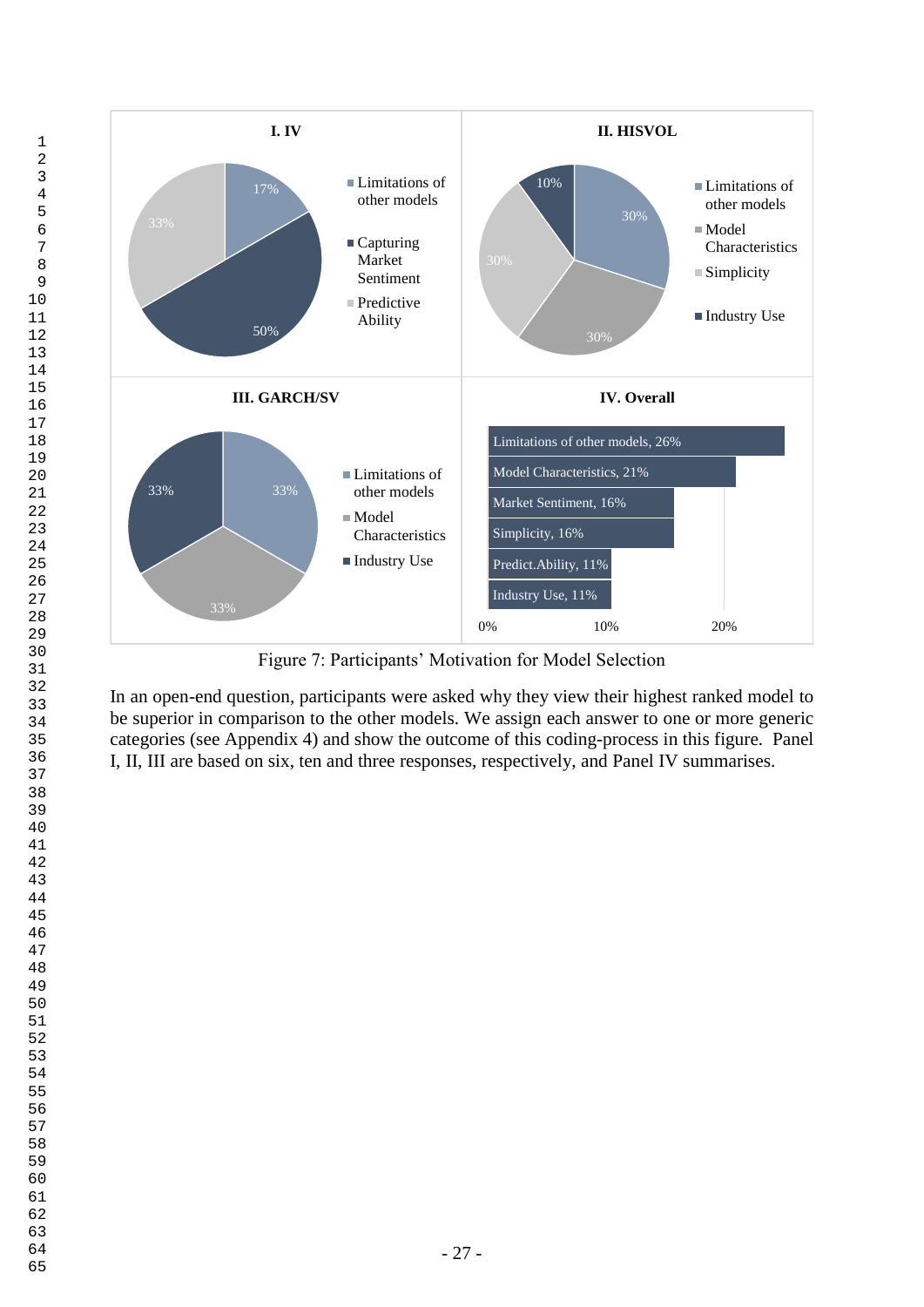# **Volatility Forecasting in Practice: Exploratory Evidence from European Hedge Funds** *Response to Reviewer's Comments*

Thank you for your detailed comments on the previous draft, the thoughtful nature of which helped me improve the paper's focus and exposition. This document summarises my response to each of the points raised in your report. To aid the discussion, I have reproduced each comment from your report below (*italicised text*), followed by an explanation of the corresponding changes made to the revised draft.

### Minor Comments

*I thank the author for providing detailed explanations related to my concerns. I can see now that not much can be done with respect to the self-selecton bias and fund performance valuation. I would recommend the author to make it clear also for a reader of the paper, that these interesting questions simply cannot be fully addressed. It would be nice to explicitly mention (e.g., in a footnote in the section when the sample is described) that the sample may not be free from a self-selection bias, but this bias cannot be quantified due to the anonymous nature of the survey. Also, in conclusion the author can again reinforce that due to the anonymous nature of the survey, it is not possible to link the reported choice of models by HFs to their performance, but it would be an interesting path for future research.*

I have added a footnote on page 2 stating: "It should also be noted that the sample may not be free from self-selection bias, but due to the anonymous nature of our survey this bias cannot be quantified."

On page 12 in the final paragraph of the conclusion, I have added the following sentence: "Another interesting avenue for future research might be to examine the link between model choice and hedge funds' performance and characteristics – an analysis we could not perform due to the anonymous nature of our survey."